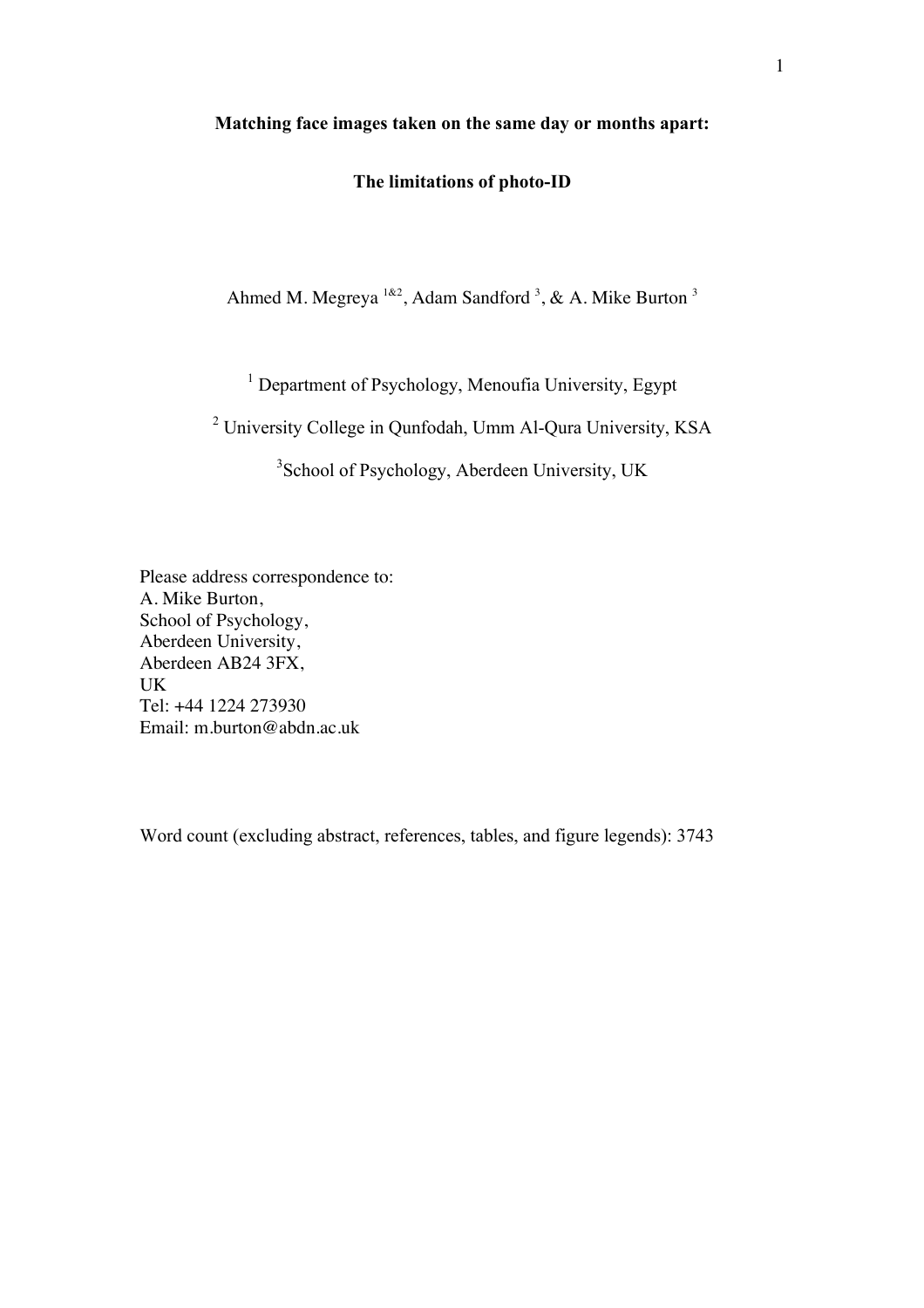#### **Abstract**

It is well-established that matching images of unfamiliar faces is rather error prone. However, there is an important mismatch between face matching in laboratory and realistic settings. All of the currently available face-matching databases were designed to establish the baseline level of unfamiliar face perception. Therefore, target and test images for each face identity have been taken on the same day, minimising within-face variations. In realistic settings, on the other hand, faces do vary, even day to day. This study examined the proficiency of matching images of unfamiliar faces, which were taken on the same day or months apart. In two experiments, same-day images were matched substantially more accurately and faster than different-date photographs using the standard 1-in-10 and 1-in-1 face matching tasks. This suggests that experimental studies on face matching underestimate its difficulty in real-world situations. Photographs of *unfamiliar* faces seem to be unreliable proofs of identity, especially if the ID documents do not use very recent images of the holders.

**Keywords: face matching; recent/old photos; within-face variations.**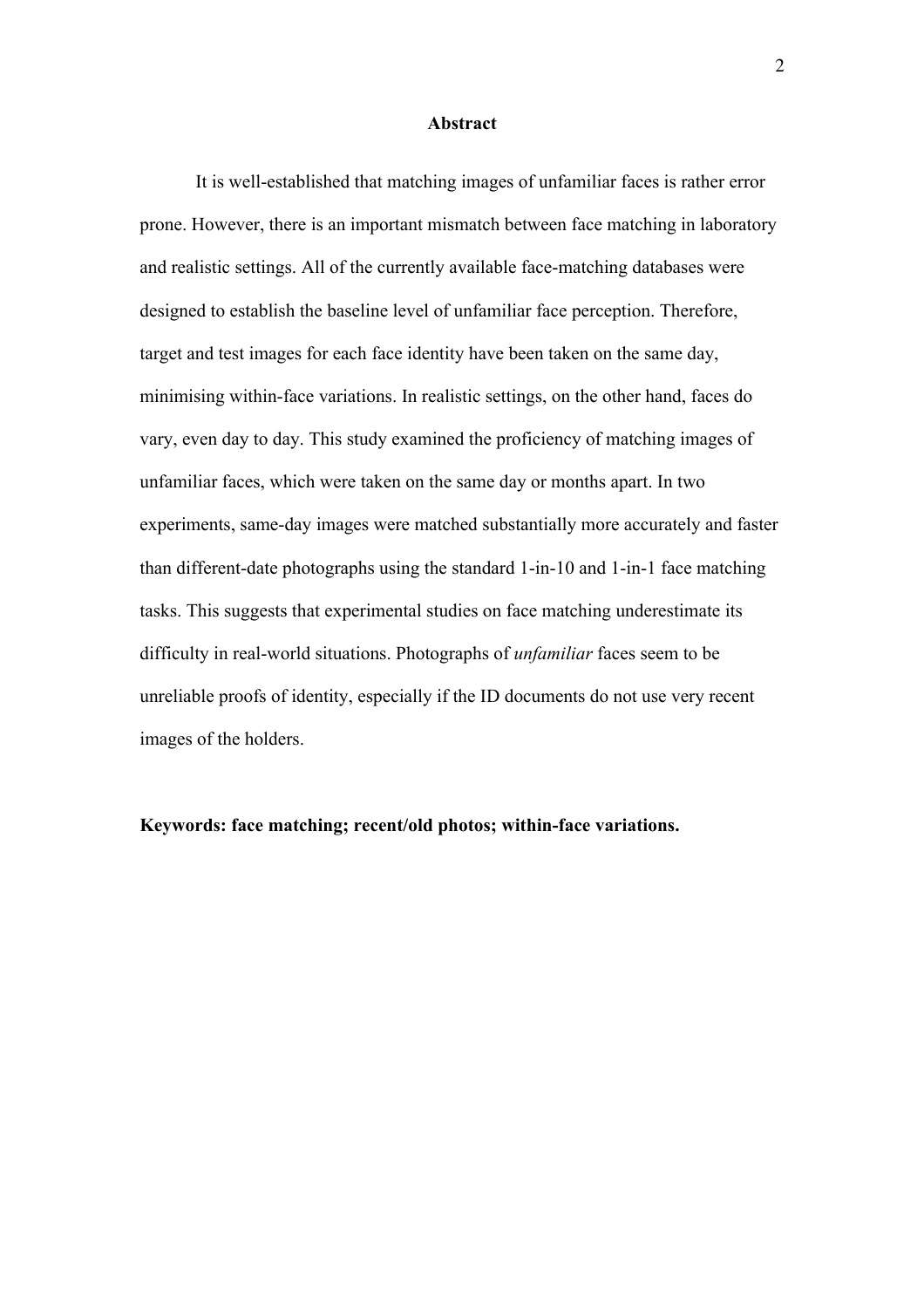#### **Introduction**

It has been known for many years that eyewitness identification is highly fallible (Borchard, 1932; Münsterberg, 1908). A very large number of studies have addressed the sources of mistaken identification (for reviews, see Memon, Vrij, & Bull, 2003; Narby, Cutler, & Penrod, 1996; Wells, Wright, & Bradfield, 1999), and many of these have focussed on imperfect *memory* as a source of errors. However, a recent research trend suggests that a significant part of eyewitness misidentifications involves problems of unfamiliar face perception in the first place (Megreya & Burton, 2008). This proposal is based on face matching experiments, which included optimal situations for exploring the baseline level of unfamiliar face identification, without constraints of long term memory (for reviews, see Burton & Jenkins, 2011; Jenkins & Burton, 2008; Megreya, 2012).

In one notable study, Bruce and colleagues (1999) asked participants to match a target face to a 10-face line-up, which might or might not involve a different image of the target himself (see Figure1). There was no time pressure to complete this task, and all images were high quality, taken on the same day, and well matched for viewing angle, lighting and pose. However, the level of performance was very low, with error rates of roughly 30% in both target-present and target-absent line-ups. Poor performance on this 1-in-10 face-matching task has now been replicated many times using a range of stimuli (Bindemann, Sandford, Gillatt, Avetisyan, & Megreya, 2012; Davies & Thasen, 2000; Konar, Bennett, & Sekuler, 2010; Megreya & Bindemann, in press; Megreya & Burton, 2006a&b; 2007; 2008; Megreya, White, & Burton, 2011).

--------------- FIGURE1 HERE PLEASE ---------------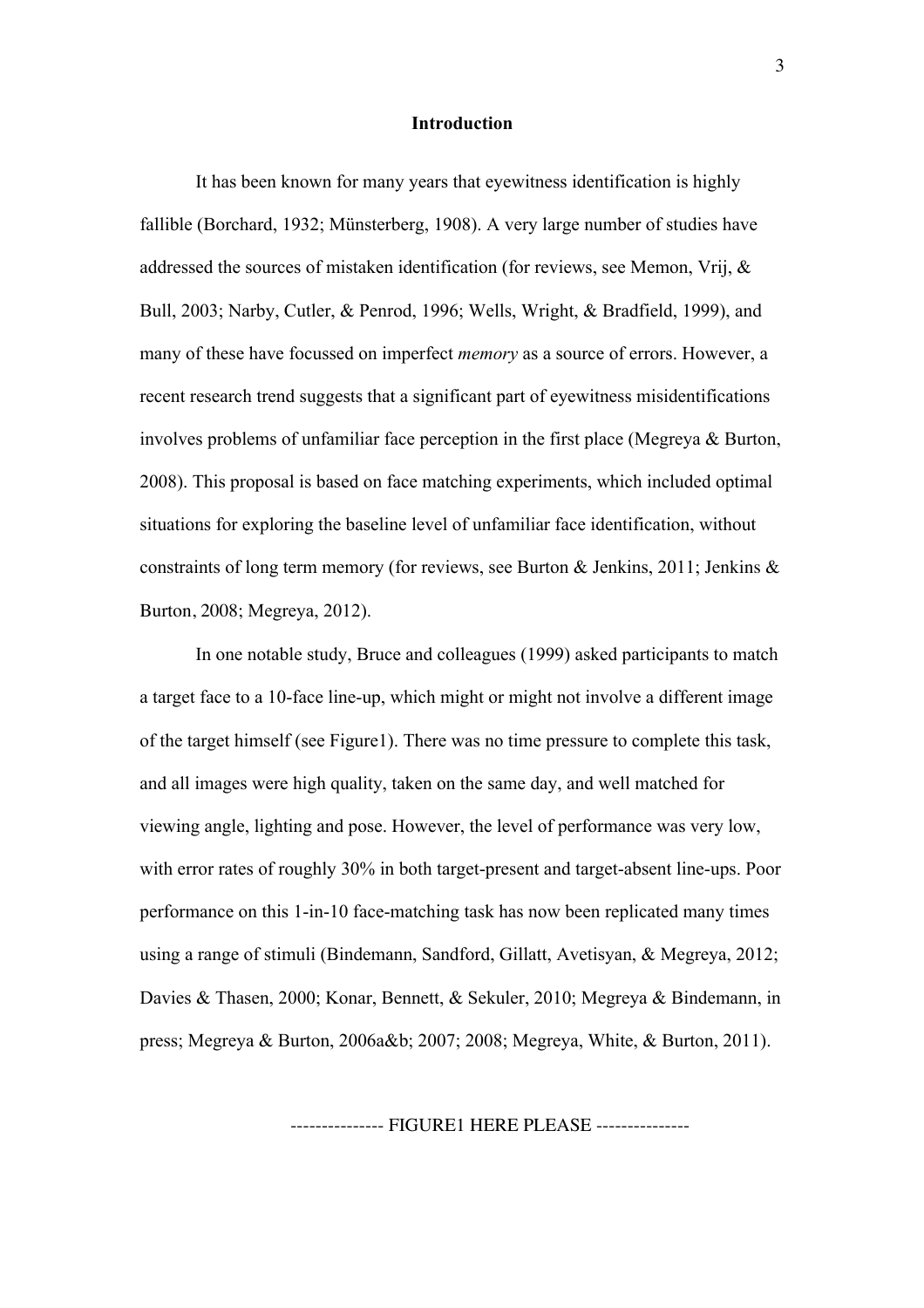The difficulty of unfamiliar face matching has been also replicated under different task constraints, for example when the targets were always present in the 10 face line-ups (Bruce et al., 1999; Burton, Miller, Bruce, Hancock, & Henderson, 2001), or when the numbers of faces in the line-ups was reduced from ten to eight (Henderson, Bruce, & Burton, 2001), five (Megreya, Bindemann, Havard, & Burton, 2012), or only two (Henderson et al., 2001). Furthermore, performance on a seemingly simple match/mismatch task (where participants were given two face images and asked whether they showed the same person or not) is also rather low. Many experiments have replicated this difficulty of matching only two images of unfamiliar faces using a variety of databases (Bindemann, Avetisyan & Blackwell, 2010; Bruce, Henderson, Newman, and Burton, 2001; Burton, White & McNeill, 2010; Megreya & Bindemann, 2009; Megreya, Bindemann, & Havard, 2011; Megreya & Burton, 2006b, 2007, 2008; Özbek & Bindemann, 2011; Strathie, McNeill, & White, 2012). These poor levels of performance persist when viewers are asked to match a photo to a live person, as in real ID-check settings (Davis & Valentine, 2009; Kemp, Towell & Pike, 1997; Megreya & Burton, 2008). Evidence seems to indicate that face-matching ability is quite variable among different observers (Bindemann, Brown, Koyas, & Russ, 2012; Burton et al., 2010; Megreya & Bindemann, in press; Megreya & Burton, 2006b), but fairly consistent within participants (Bindemann, Avetisyan, & Rakow, 2012).

In addition to the practical importance of face matching tasks, they provide considerable theoretical contributions to the face recognition literature. For example, they have been used to replicate several face processing phenomena, which were previously thought to occur during memory, such as the inversion effect (Megreya & Burton, 2006b), the female same-sex bias (Megreya, Bindemann, & Havard, 2011),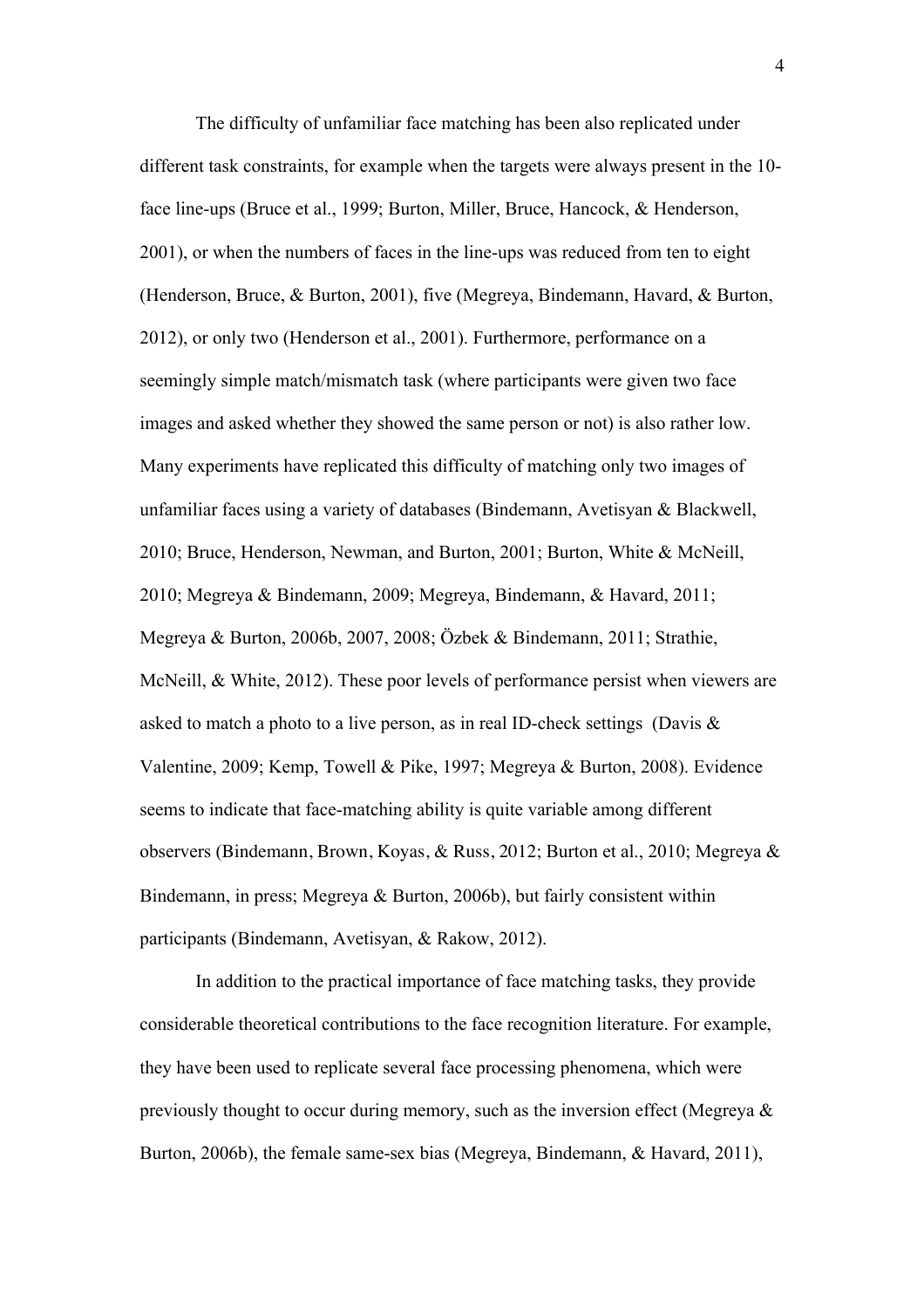and the other-race effect (Megreya, White, & Burton, 2011). The well-established leftward bias for face processing was also replicated (Megreya & Havard, 2011). Furthermore, face matching has been used to highlight the dissociation between familiar and unfamiliar face processing (Clutterbuck & Johnston, 2002; 2004; 2005). For example, Megreya and Burton (2006b) found no correlation between participants' performance on familiar and unfamiliar face matching tasks. Importantly however, when these tasks were presented upside down, viewers' ability to match familiar and unfamiliar inverted faces correlated strongly. Accordingly, we suggested that the processes involved in upright unfamiliar face processing appear to be qualitatively similar to those underlying the recognition of inverted familiar and unfamiliar faces, but different from those responsible for upright familiar face processing. Consistent with this suggestion, Megreya and Burton (2007) found that a short familiarization procedure was successful in producing the *expected* negative correlation between hits and false positives in matching upright unfamiliar faces. However, this so-called "mirror effect" disappeared when faces were turned upside down. Together, faces in the unfamiliar face-matching task seem to be treated as "images" or "simple visual patterns", and matched on this basis without domain-specific expertise (Megreya & Burton, 2006b, see also Hancock, Bruce, & Burton, 2000). This suggestion was further supported by a subsequent study (Konar et al., 2010), where holistic processing was not correlated with unfamiliar face matching.

However, there is an important mismatch between face matching in the laboratory and realistic settings. All of the currently available face-matching databases (e.g. Bruce et al., 1999; Burton et al., 2010; Megreya & Burton, 2008) were designed to reveal the best results that could be achieved by observers. So, photos for matching have always been taken on the same day, eliminating transient differences

5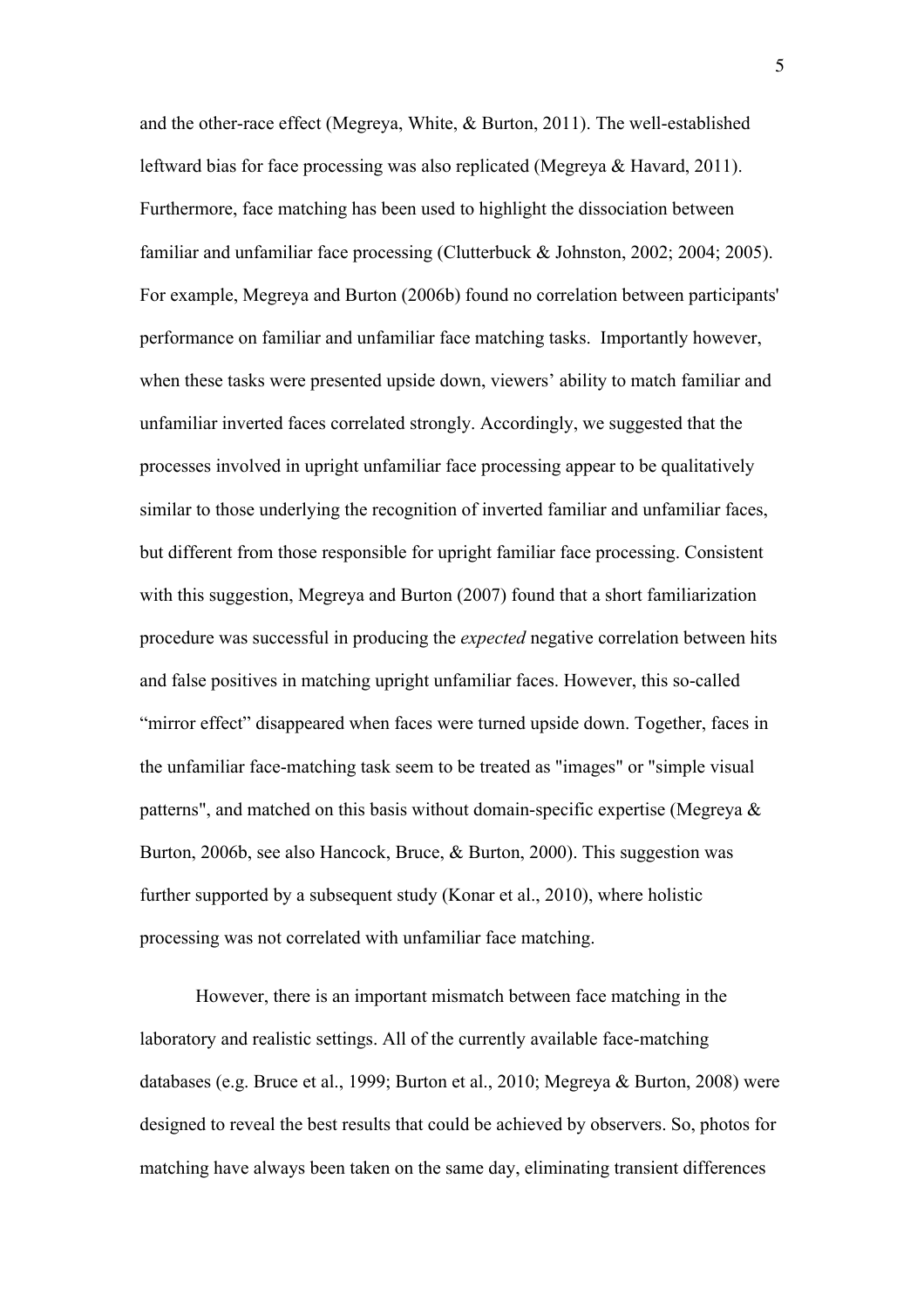due to changes in (for example) hair, weight, or health. In fact, in realistic settings, the general appearance of faces does change, even day to day. This suggests that laboratory face-matching experiments might underestimate the problems of face matching in real-world situations, where same-day photos are rarely used. For example, people can use their passports as long as they are valid, often for many years.

Using a rather limited set of face identities, Davis and Valentine (2009) asked participants to match recent or week-old video images of unfamiliar faces to static photographs or physically-present people. Face matching was more error-prone in the "old" condition, regardless of whether the targets were presented in static images or live. In addition, Davis and Valentine (2009) examined how well participants could match one year-old images of unfamiliar faces to live people when videos were presented without disguise or while wearing a hat or dark glasses. Participants were or were not given a warning that the videos had been taken one year previously. Interestingly, this warning did not generally affect the accuracy of face matching. However, wearing glasses produced fewer matching errors than the no disguise condition (but see Hockley, Hemsworth & Consoli, 1999; Terry, 1994), and these two conditions did not differ from the hat condition (but see Henderson et al., 2001; Megreya et al., 2011).

In this paper, we report two experiments, aiming to reduce the gap between laboratory and realistic settings. In Experiment 1, we used a 1-in-10 face-matching task (e.g., see Bruce et al., 1999), where the target *and/or* (IS THIS REALLY INCORRECT?) the line-up image were taken on the same day or several months apart. In Experiment 2, the 1-in-10 arrays were reduced to face-matching pairs, similar to Davis and Valentine (2009), but with a much larger database of faces.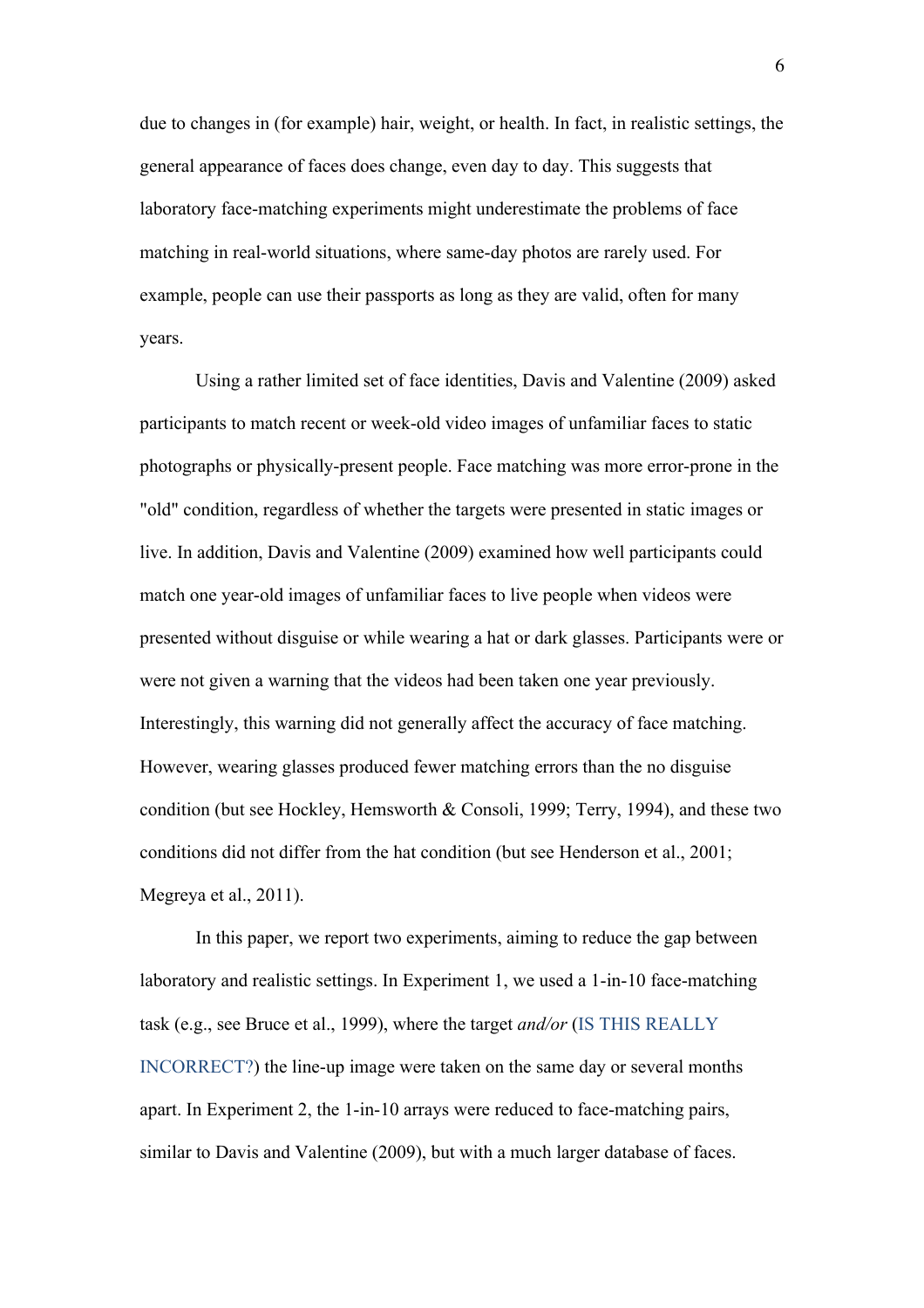### **Experiment 1**

### **Method**

### **Participants**

Eighty undergraduate students (47 females, 33 males) from Menoufia University (Egypt) participated in this experiment. Participants' age ranged from 18- 21 years, with an average of 19.7 years (SD =  $0.6$ ). All participants reported normal or corrected-to-normal vision.

### **Stimuli & procedure**

This experiment uses 1-in-10 face matching line-ups (see figure 2). Participants' task was to judge whether the target face was present among the 10-face array, and if so, to choose the match. Consistent with previous research, target and array photos were taken with two different cameras (to eliminate image matching), though pose was very similar, and all images were of high quality.

--------------- FIGURE 2 HERE PLEASE ---------------

Stimuli were constructed from 4 photos of each of 56 young men. Half of these stimuli (Time 1 images) were photos taken from the Egyptian face database, constructed by Megreya and Burton (2008). Each person was photographed twice, on the same day, using two different cameras (photos A and B). Photos A were taken with a high-quality digital camera, wheras photos B were stills taken from a high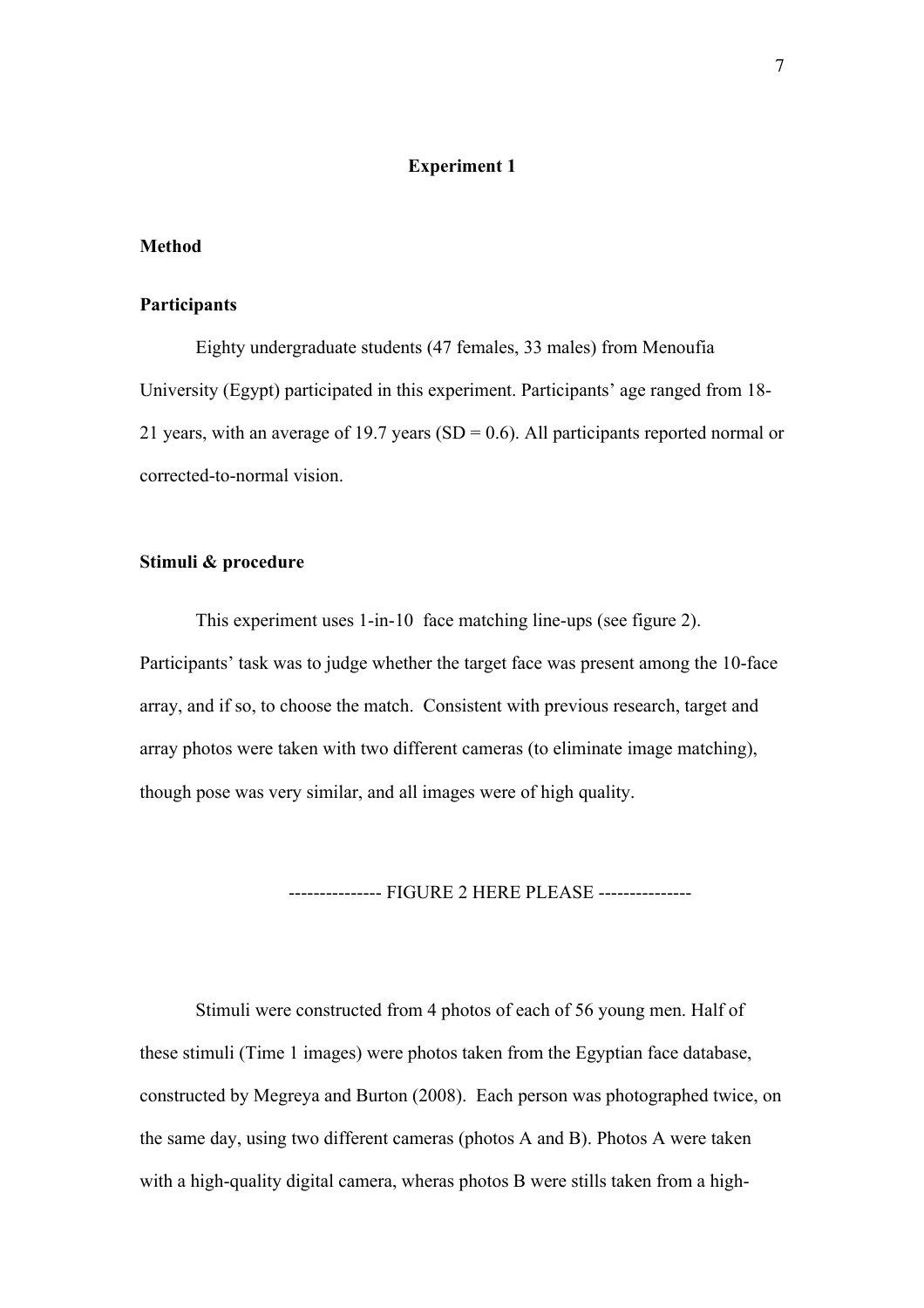quality camcorder. The images were matched for lighting, pose, and viewing conditions; see Megreya and Burton (2008) for full description of this database. The other half of the stimuli (Time 2 images) were photos of the same 56 young men taken several months later (mean 17.2 months, sd 7.3). Once again, each person was photographed twice, using the same cameras (A and B) as used in the original session. Once again, images were matched for lighting, pose and viewing conditions. All photos showed young, clean-shaven Egyptian men, in full-face view and with a neutral facial expression. They measured approximately 5 x 7 cm and were shown in grayscale.

1-in-10 matching arrays were constructed from these photos (see Figure 2). The 10-face arrays were always constructed from Camera A photos, while target faces were always Camera B photos. Two sets of same-time 1-in-10 line-ups were constructed (both Target and Array photos taken either at Time 1 or Time 2). Two sets of different-time line-ups constructed by crossing Target and Array photos from the first two sets, i.e. in these line-ups, Target and Array photos had been taken at different times. For each of the 56 target faces, four target present arrays were constructed (i.e. 224 arrays: target photo at Time 1 or 2; array photos at Time 1 or 2). A further 224 target-absent arrays were constructed by replacing a single photo from each of the target present arrays.

The 448 line-ups were divided into 8 counter-balanced sets, such that each participant saw only 56 trials. So, across the experiment, each target face was seen equally often in target-present and target-absent arrays, and each target was seen equally often with same-time or different-time arrays. Stimulus sets were constructed such that half the participants saw target images taken at time 1 and half saw target images taken at time 2. Time of the 10-face arrays was manipulated within subjects.

8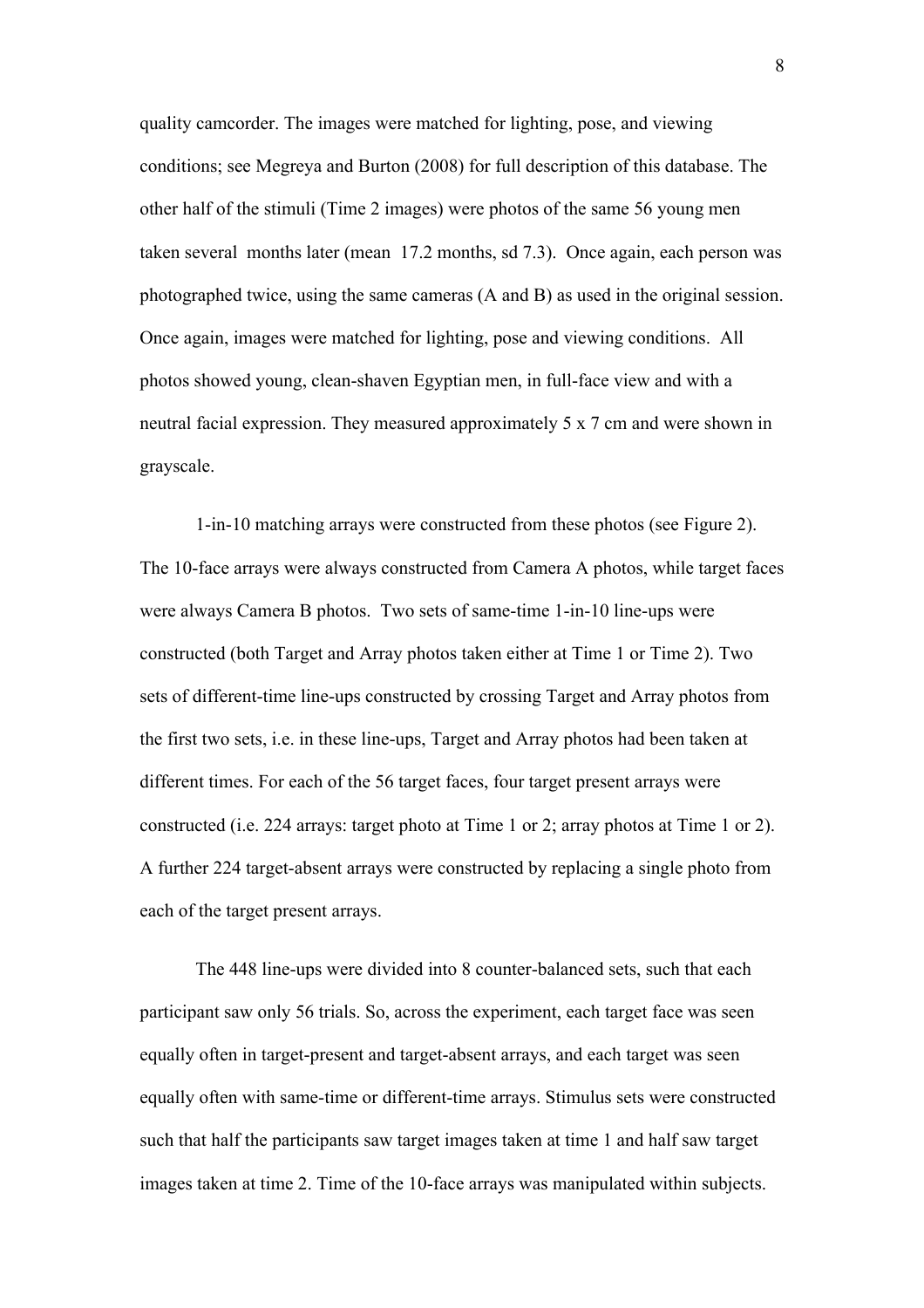The experiment was run individually on an iBook G4 laptop computer using Superlab Pro software. Each participant was presented with 56 trials (14 arrays in each experimental conditions) with a different random order of trials. Each line-up was displayed on the computer screen until a participant made a response. Participants' task was to judge whether the target face was present among the 10-face array, and if so, to choose the match. There was no time pressure and participants were encouraged to perform as accurately as possible.

# **Results**

Consistent with previous research, data from target-present and target-absent trials were calculated separately (e.g., Megreya & Burton, 2007). In target-present trials, three measures were calculated. *Hits* refer to the correct identification of the target face. *Miss* refers to the incorrect response that the target is not present. *Misidentification* (Misid) refers to the incorrect identification of one of the line-up foils. In the target-absent trials, we report *Correct Rejection* (CR), which is the correct negative response that the target is not present among the 10-face line-up. In addition, response times (RTs) of all correct responses (hits and CR) are reported.

--------------- TABLE 1 HERE PLEASE ---------------

Table 1 shows descriptive statistics for performance across conditions. These data were subjected separately to 2 (time of target photo) x 2 (time of array images) mixed-design analyses of variances (ANOVAs). For *accuracy*, there were no main effects for any of the measures (all  $Fs < 1$ ), however an interaction was observed for each of the three targe-present measures (*hits*: *F*(1,78)=147.2, *p*<0. 01; *misses*: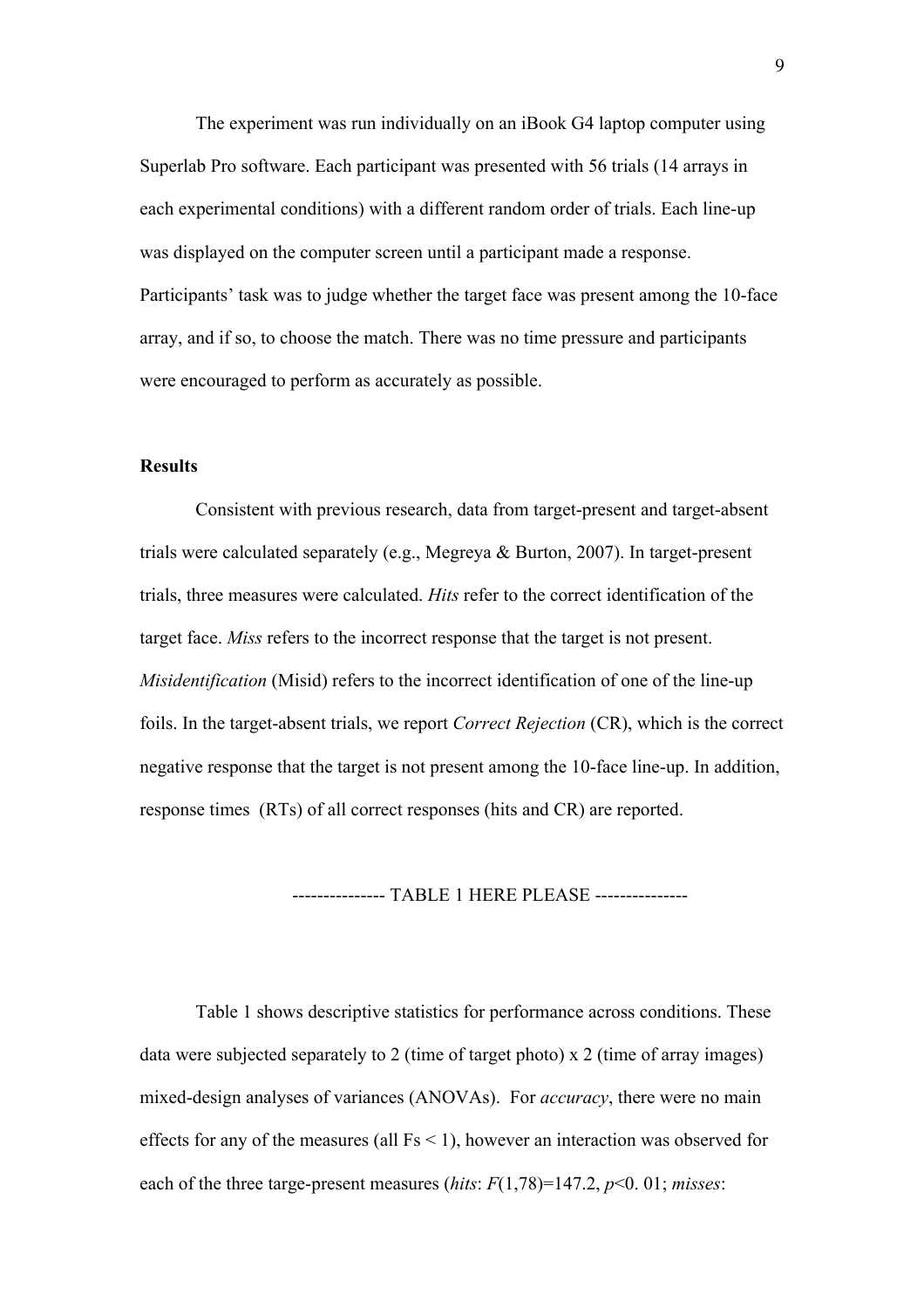*F*(1,78)=111.7, *p*<0.01; *misids*: *F*(1,78)=9.43, *p*<0.01). No interaction was observed for *CRs*  $(F(1,78)=3.52, p>0.05)$ . Simple main effect analysis (SMEs) revealed, in each case, that the interactions were due to higher performance on same-date target/array line-ups, than on different date line-ups (e.g., for time 1 targets, SMEs showed more accurate performance on time 1 arrays: *hits F*(1,78)=70.5, *p*<0. 01, ηp 2 =0.47; *misses*: *F*(1,78)=48.2, *p*<0.01, η<sup>p</sup> 2 =0.38; *misids*: *F*(1,78)=6.5, *p*<0.05,  $\eta_{\rm p}^{\ \,2}$ =0.08).

For *reaction times*, there was a main effect for time1 vs time 2 targets in hits [ $F(1,78)$ = 51.25,  $p$ <0.01;  $\eta_p^2$  = 0.40]. Participants who were presented with Time2 targets were faster than those who were shown Time 1 targets. There was also an interaction between time of target and time of array  $(F(1,78) = 97.6, p<0.01)$ . Consistent with the accuracy data, this was due to faster responses in same-time lineups (e.g., for time 1 targets, SMEs showed faster responses on time 1 arrays:  $F(1,78)=54.5, p<0.01, \eta_p^2=0.41$ ; whereas for time 2 targets, the opposite pattern was observed:  $F(1,78)=43.3, p<0.01, \eta_p^2=0.36$ ). There were no significant main effects or interactions for reaction times when making correct rejections (all Fs < 1).

### **Discussion**

The aim of this experiment was to examine the ability of viewers to match a target image of an unfamiliar face to an array of possible matches. Consistent with previous studies, this turned out to be difficult for subjects, even given no requirement to remember images between presentations, and good quality images.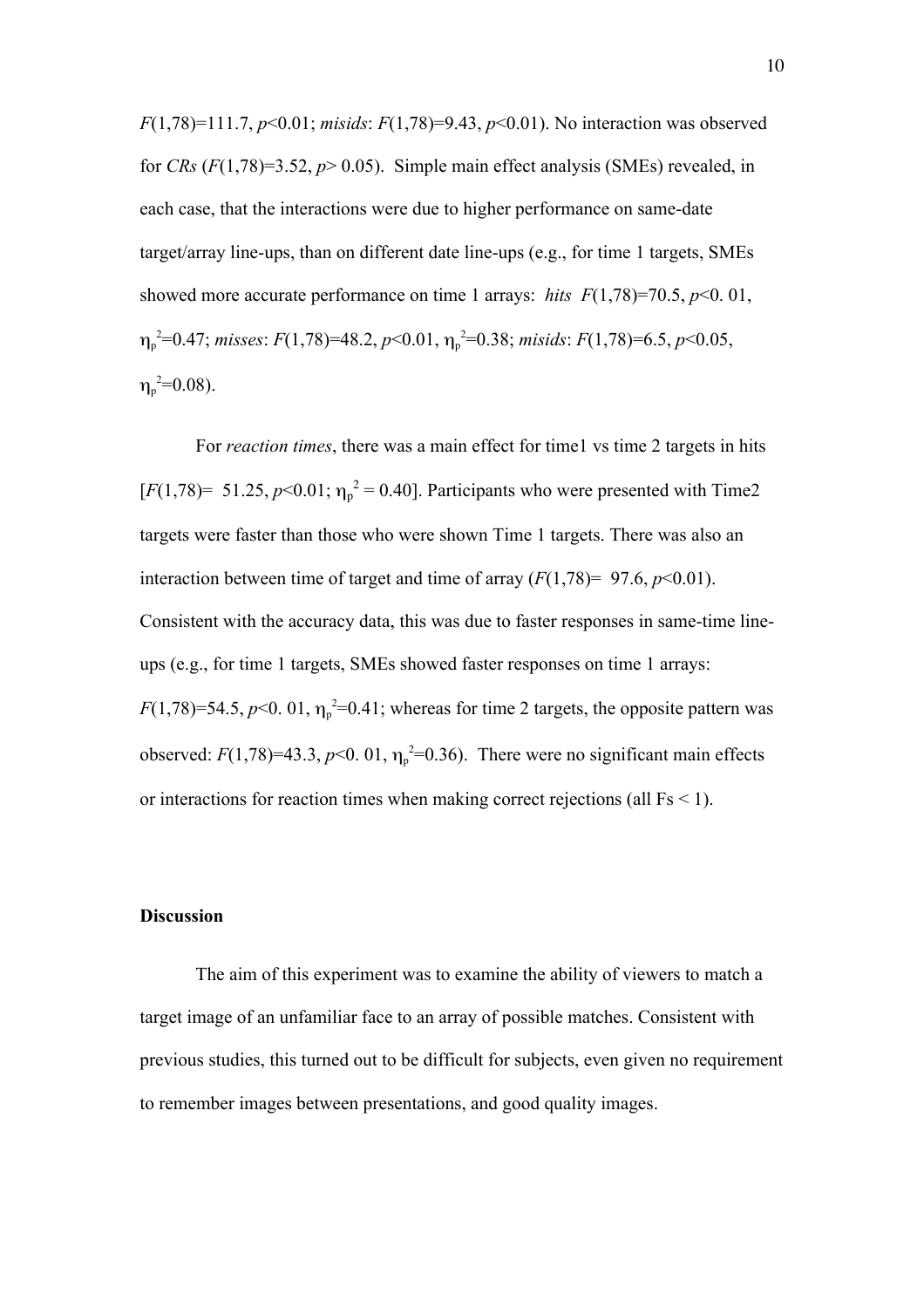When images were taken on the same day, participants identified the correct face (hits) on 79% of occasions, whereas they made miss and misidentification responses on 11.3% and 9.7% of trials (respectively). This low level of performance replicates previous research (e.g., Bruce et al., 1999; Megreya & Burton, 2006a&b; 2008). What we have shown in the present experiment, is that this (already poor) level of accuracy falls very severely when images for matching were not taken at the same time. When images were taken several months apart, the hit rates dropped to 58.6%, whereas miss and misidentification rates jumped to 27.7% and 13.7% (respectively; see Table 1). Consistent with this pattern, participants took much longer to match the images of faces taken on different days compared to those taken on the same day, with roughly a 4-second difference (see Table 1). These results suggest that the poor performance observed in face matching experiments which use same-day photos and optimal viewing conditions, greatly underestimates the real world problem. Experiment 2 aimed to replicate these findings using a paired face-matching task, which is more common in everyday identification than the 1-in-10 face-matching paradigm.

#### **Experiment 2**

#### **Method**

### **Participants**

Eighty undergraduate students (35 females and 45 males) from Menoufia University volunteered to participate in this experiment. Average age was 19.6 years  $(SD = 0.8)$ . All participants had normal or corrected to normal vision, and none had participated in Experiment 1.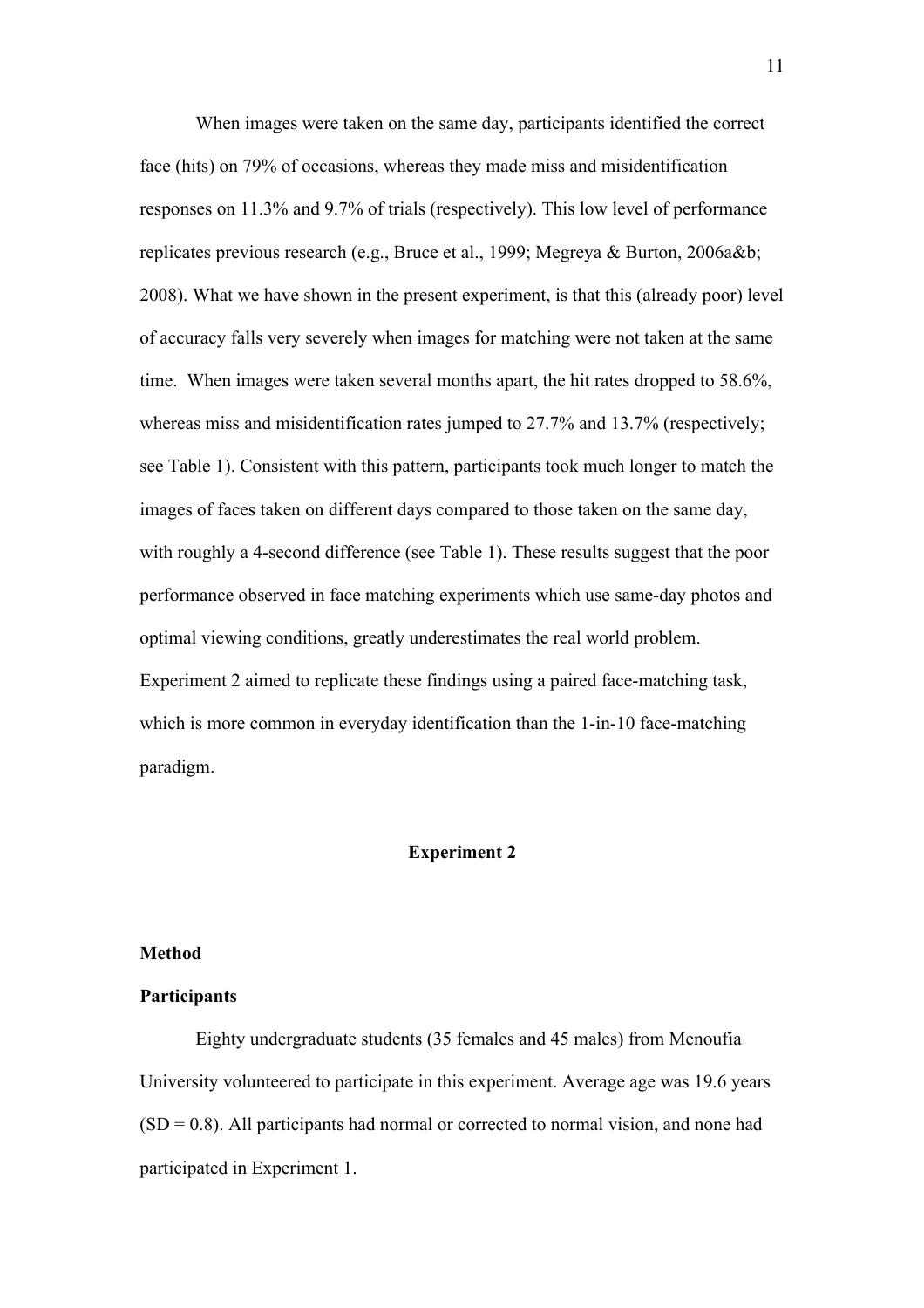### **Stimuli and procedure**

The same set of face images were used here as in Experiment 1. However, in this experiment, participants were shown pairs of face images, and simply asked to decide whether the images were the same or different people. Half the pairs show images taken at the same time (1 or 2) and the other half showed images taken at two different times (1 and 2). Figure 3 shows examples. As in Experiment 1, eight sets of stimuli (n= 56) were created for counter-balancing purposes. Therefore, across participants, each target face was seen equally often in same and different trials, and combinations of time 1 and 2 images occurred equally often.

--------------- FIGURE 3 HERE PLEASE ---------------

Each participant was presented with 56 trials (14 matching pairs in each condition, see Figure 3 for examples), and asked to make same/different responses. Participants were tested individually and stimuli were presented on a Macintosh computer. The task was self-paced, and participants were encouraged to respond as accurately as possible.

--------------- TABLE 2 HERE PLEASE ---------------

**Results**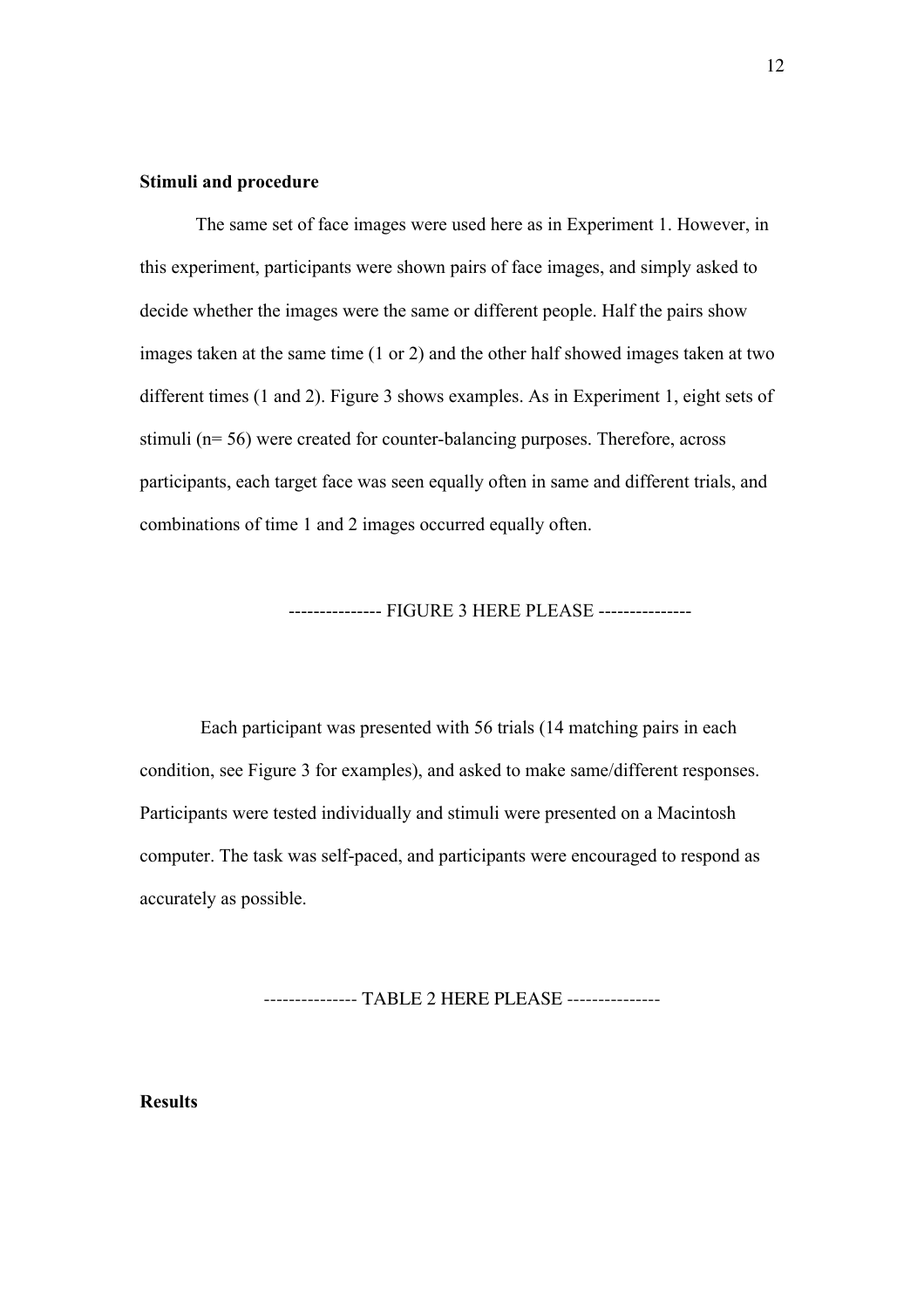Table 2 shows summary statistics for performance in Experiment 2. These data were subjected to a series of 2 (time of face 1) x 2 (time of face 2) mixed-design ANOVAs. For the *accuracy* data, there were no main effects of hits (time of target:  $F(78) = 2.80$ ,  $p > 0.05$ ; time of array,  $F < 1$ ). However, there was a significant interaction  $(F(1,78) = 109.6, p < 0.01)$ . Simple main effects revealed that this was due to higher performance in same-time pairs (e.g. for time 1 targets, SMEs showed higher performance for time 1 arrays  $(F(1,78)=54.3, p < 0.01, \eta_p^2=0.41$ ; whereas for time 2 targets, the pattern was reversed  $(F(1,78)=55.3, p < 0.01, \eta_p^2=0.42)$ . For correct rejections, both main effects and interaction were non-significant.

For *reaction times*, the only significant effect was an interaction in the *hits* data  $(F(78) = 14.32, p < 0.001)$ . Analysis of SMEs revealed that this was due to faster responses when matching time 1 targets to time 1 arrays  $(F(1,78)=15.6, p < 0.01,$  $\eta_p^2$ =0.17). For time 2 targets, the difference between time1 and time 2 arrays was nonsignificant  $(F(1,78)=1.97, p > 0.05)$ .

### **Discussion**

In this experiment, we presented participants with a a face matching task, which consisted of photos taken on the same day or several months apart. In the sameday conditions, the level of all participants' performance was generally low, with roughly 10% and 15% errors for the same and different face-matching pairs (respectively). These low rates converge with previous reports (e.g., Burton et al., 2010; Megreya & Burton, 2006b; 2008). Importantly however, when participants had to match images taken at different times, hit rates dropped and RTs jumped (see Tables 2), consistent with the results of Experiment 1.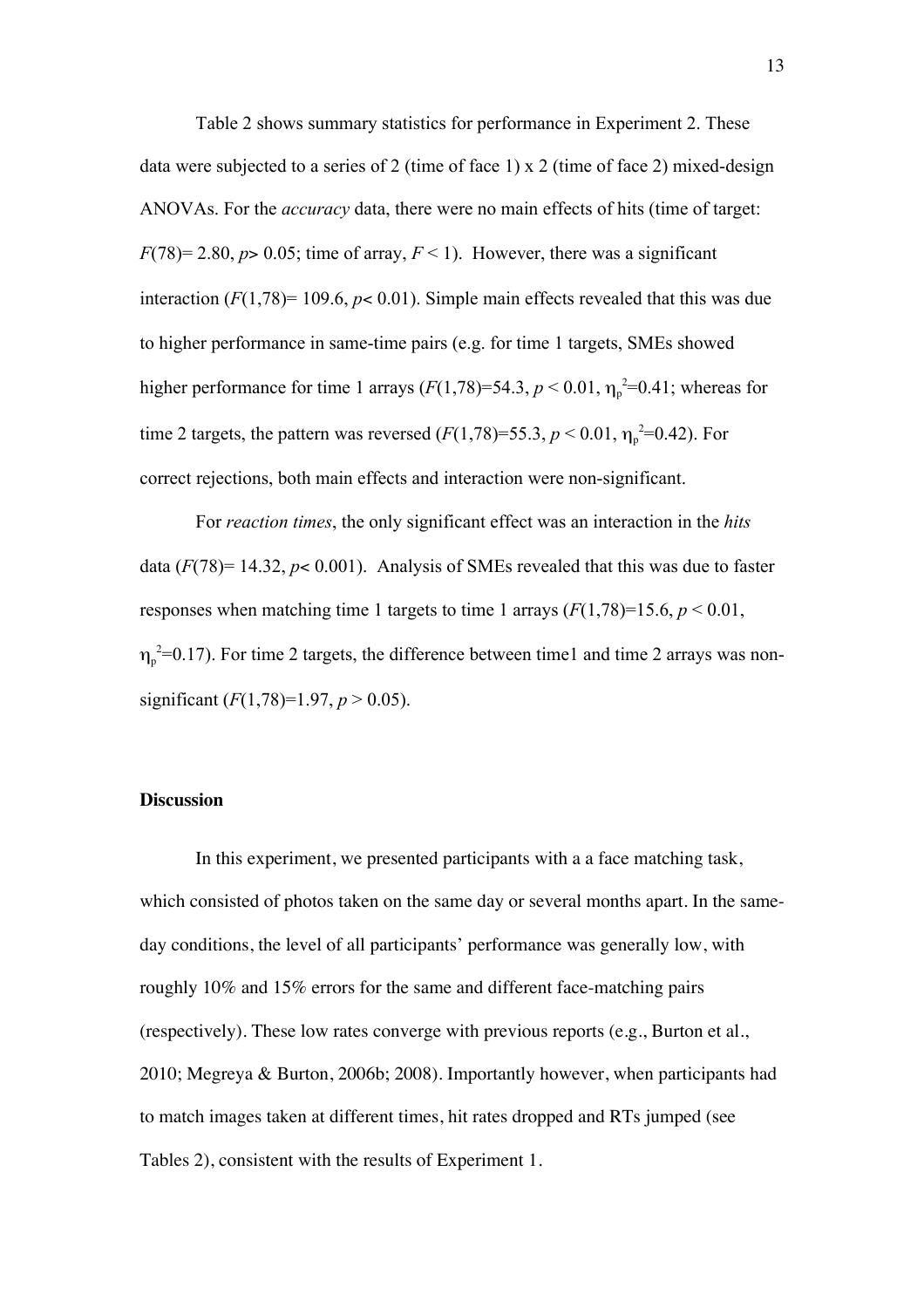### **General Discussion**

The aim of this research was to examine the ability of viewers to match images of unfamiliar faces that were taken on the same day or several months apart using 1-in-10 arrays (Experiment 1) and 1-in-1 pairs (Experiment 2). This study, therefore, tries to simulate face matching in realistic settings. When face images were taken on the same day, hit rates of 79% and 90% were recorded using the 1-in-10 and pairwise face matching tasks, respectively. This low level of performance converges with the results of previous studies, which have only used same-day photos in order to establish the baseline level of unfamiliar face perception (for reviews, see Burton & Jenkins, 2011; Megreya, 2012).

When face images were taken several months apart, hit rates dropped to 58% and 70% on the 1-in-10 and 1-in-1 face matching tasks, respectively. Interestingly, the magnitude of determent between matching faces that were taken on the same or different dates was the same (20%), using both face matching tasks. This determent in accuracy was also accompanied by much longer response times during matching different-date images. Consistently, Davis and Valentine (2009) reported similar detrimental effects even when the face images were only one-week old. These results, therefore, suggest that previous experiments on face matching underestimated the problems of this ability in realistic settings, where same-day photos are rarely used.

The analyses of misses and misidentifications in Experiment 1 tell us more details about the bases of these hit determents. When face arrays included same-date or different-date images of the same faces (respectively), miss rates of 11.3% and 27.7% were recorded along with 9.7% and 13.7% misidentifications. Miss responses, therefore, seem to be much more susceptible to complications when different-date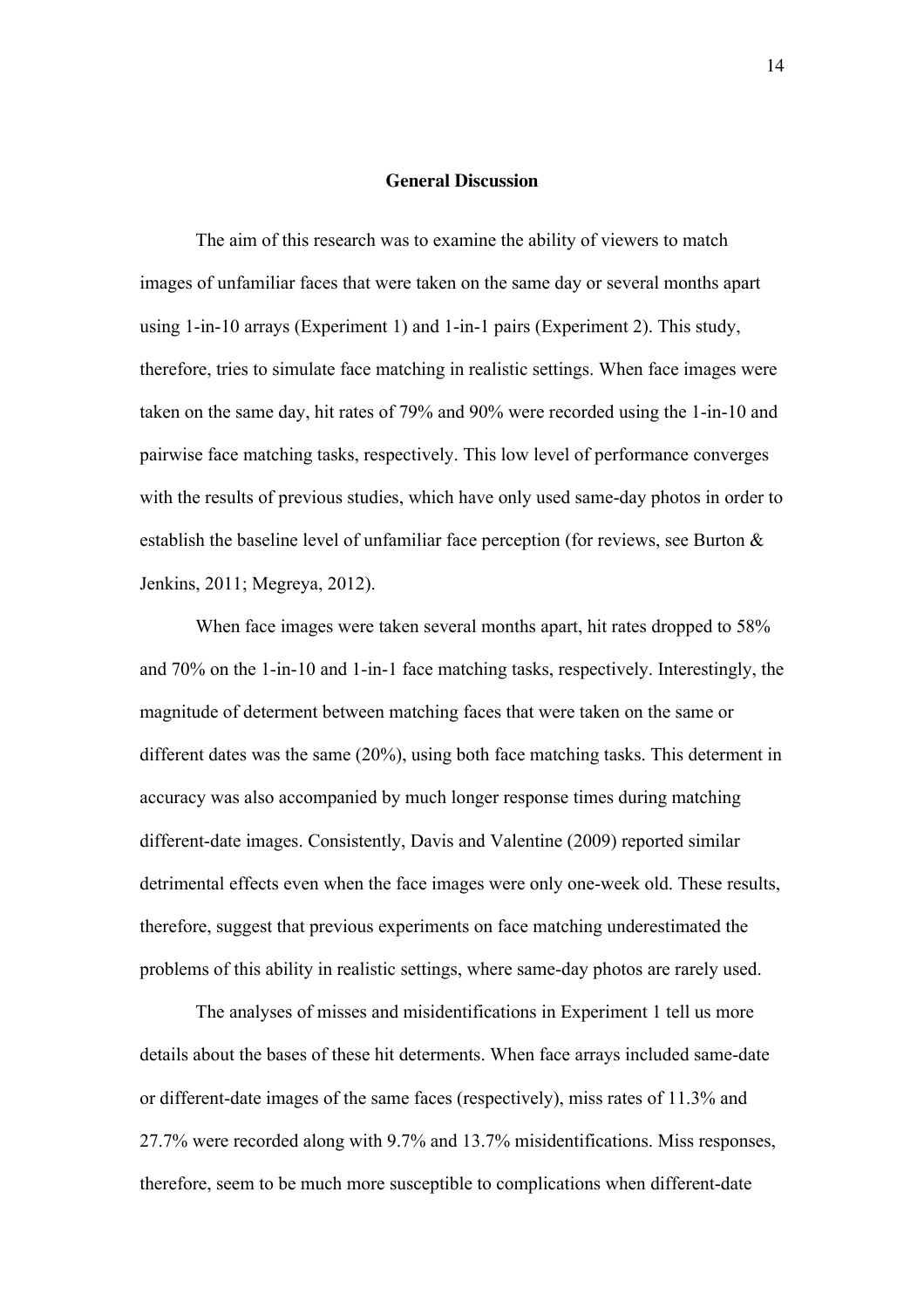images were used. On the other hand, using same- or different-date photos had no effects on false positives using both the 1-in-10 and 1-in-1 face matching tasks. In turn, these results suggest that the difficulty of matching different-date images of faces relates to within-person variations, rather than between-person similarities.

A recent study by Jenkins, White, Van Monfort, and Burton, (2011) revealed some interesting findings that could support this suggestion. Using a card sorting task, observers were presented with 40 full-face photographs of 2 unfamiliar people, and asked to group them according to identity. Jenkins et al (2011) did not tell their participants how many identities to expect. Rather, they were free to group the images however they wish. Surprisingly, participants tended to subdivide these two identities into several perceived identities (ranging from 3 to 16), suggesting that images of the same face identity were often considered too dissimilar to go together. In contrast, Jenkins et al (2011) reported a very low level of misidentifications between both identities. Accordingly, Jenkins et al (2011) suggested that the difficulty of this face sorting was to find commonalities among images of the same identity, rather than to find differences between them. Consistently, miss rates in our present study increased more than misidentifications when face arrays involved images taken several months apart.

However, recent evidence seems to suggest that matching several images for the same face identity is also difficult when there is no probability for miss responses. Bindemann and Sandford (2011) asked participants to match three different IDs of the same person (one ID at a time) to a set of 30 photographs, among which the target face was always present. Only 38% of observers matched the correct target to all three IDs, and each ID was mistaken for a variety of different foils. In addition, there were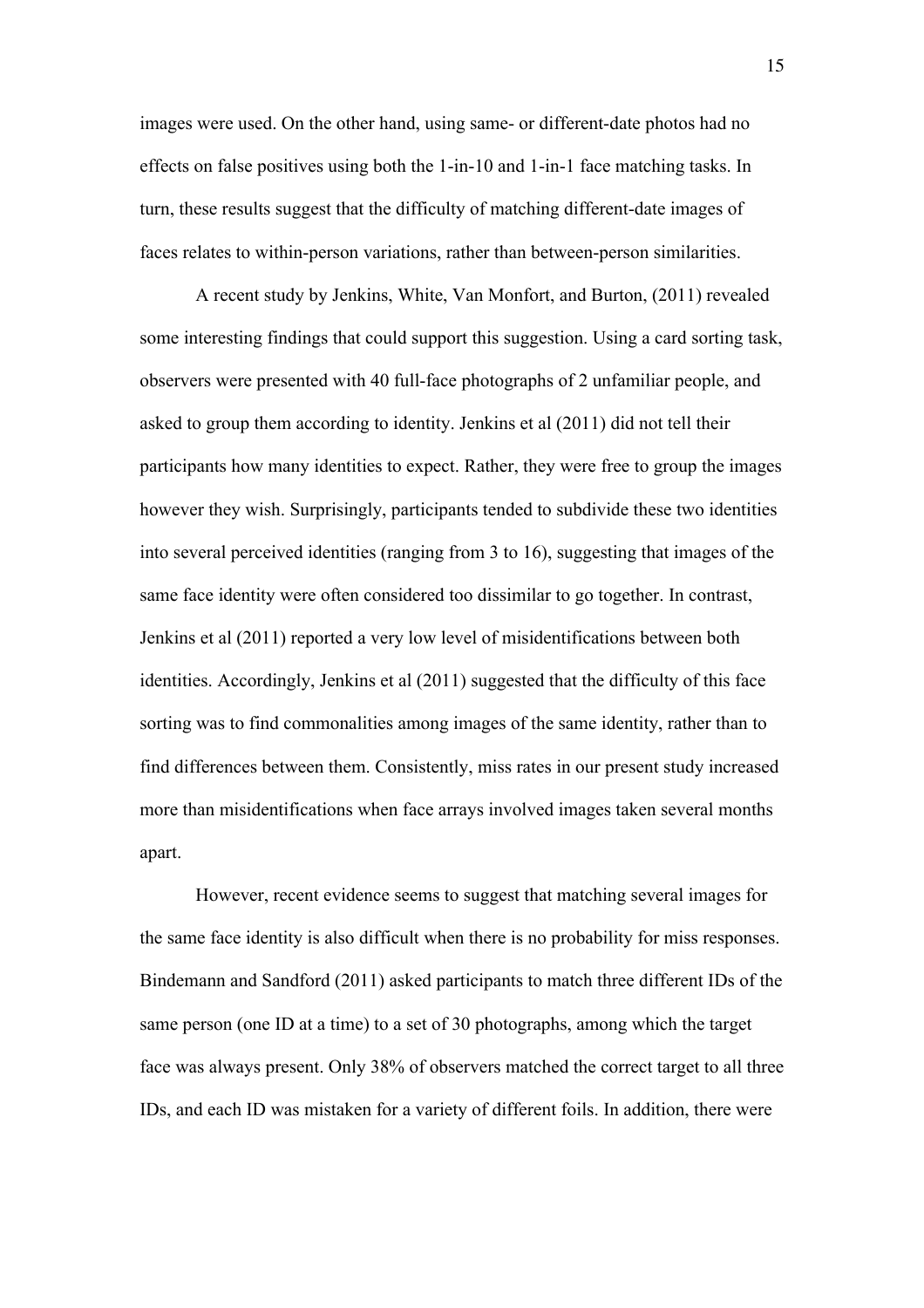different recognition rates for the three IDs (67%, 46%, and 58%), suggesting that observers failed to realise that all IDs depicted the same person.

It has been previously suggested that the difference in image format (video versus digital) may be the cause for making face matching difficult, and that using a constant format may make it easier (Bruce et al., 1999; Megreya & Burton, 2006b). Importantly, however, the results of the present study suggest that matching constant images of faces could also be difficult if they were taken on different dates (see also, Bindemann & Sandford, 2011; Jenkins et al., 2011). On the other hand, the date of images could not have any effects on familiar face recognition. Indeed, Jenkins et al (2011) found that the familiarity with faces involved in the card sorting task made it trivial. This further supports the dissociation between familiar and unfamiliar face processing (e.g., see Megreya & Burton, 2006b; 2007).

In most countries, ID documents such as passports and driving licenses are valid through a 10-year period. During this time, facial appearance is almost certainly changed to a much greater extent than the faces that were included in this study (which used a 17-month difference, on average). Therefore, the present results provide strong evidence that age-related changes in facial appearance could increase the mistaken identification of unfamiliar faces, replicating the results of Davis and Valentine (2009). Future research would also be useful to examine how deliberate changes in faces affect matching accuracy as compared to these normal age-related changes. Davis and Valentine (2009) reported mixed results on how wearing a hat or dark eye-glasses influence matching one-year old images to "live" faces. We anticipate that the better understanding of face matching in the context of realistic within-person variability could lead to significant advances in face verification by

16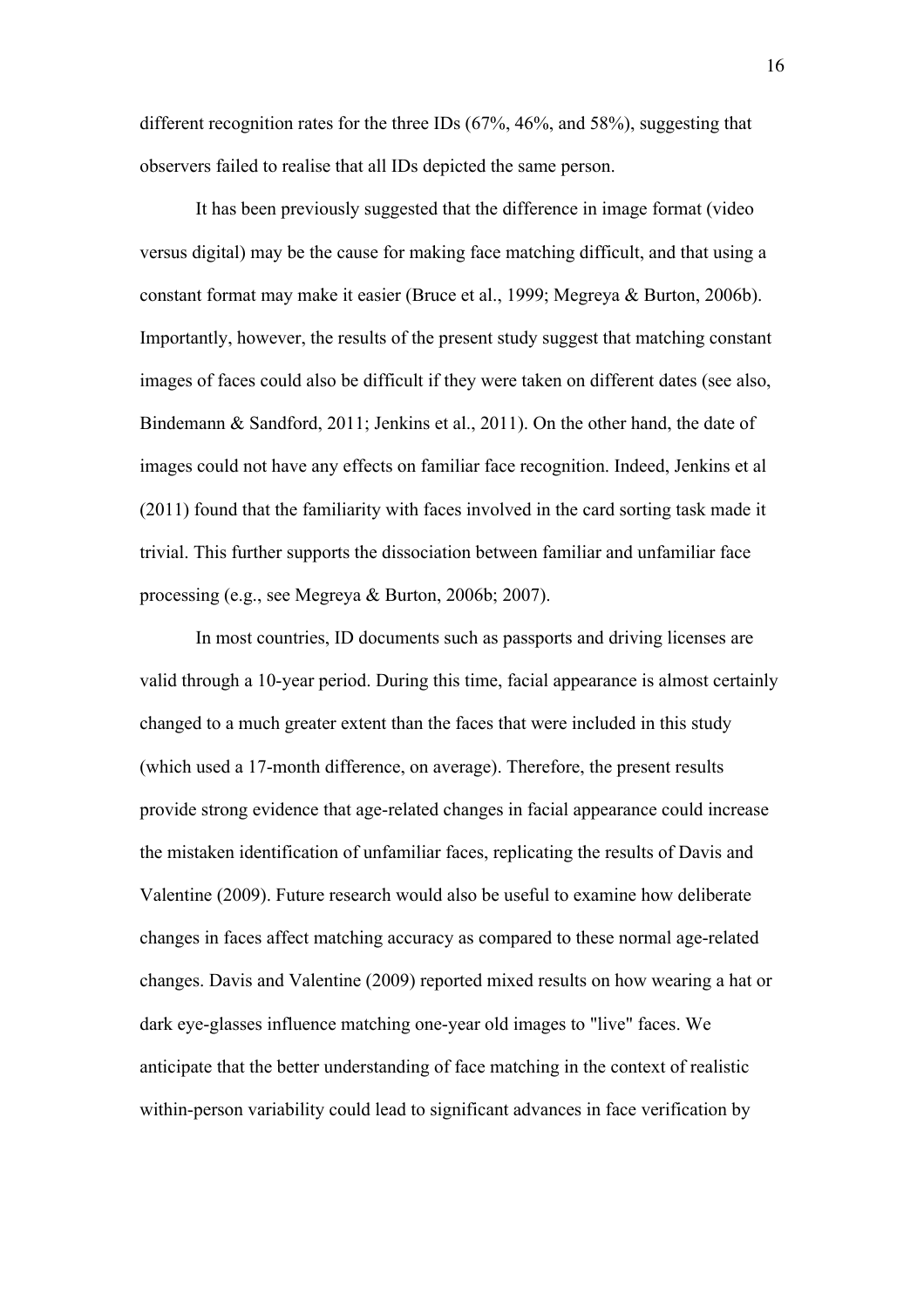both humans and automatic systems. Our experiments provide only a starting point here.

# **ACKNOWLEDGEMENT**

This research was supported by an ESRC Professorial Fellowship to Burton (ES/J022950/1)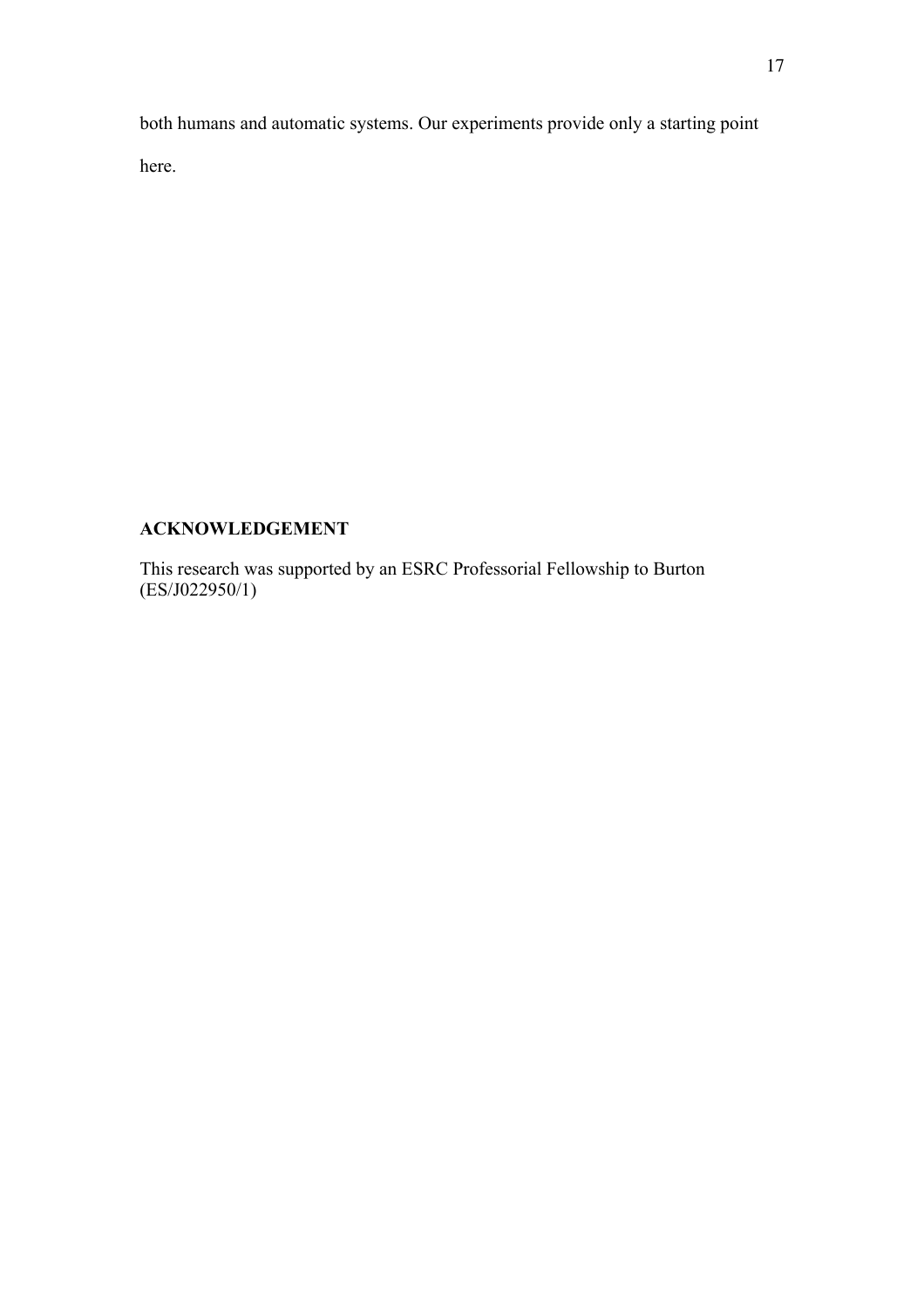- Bindemann, M., Avetisyan, M., & Blackwell, K. (2010). Finding needles in haystacks: Identity mismatch frequency and facial identity verification. *Journal of Experimental Psychology: Applied, 16*, 378-386.
- Bindemann, M., Avetisyan, M., & Rakow, T. (2012). Who can recognize unfamiliar faces? Individual differences and observer consistency in person identification. *Journal of Experimental Psychology: Applied, 18*, 277-291.
- Bindemann, M., Brown, C., Koyas, T., & Russ, A. (2012). Individual differences in face identification postdict eyewitness accuracy. *Journal of Applied Research in Memory and Cognition, 1*, 96-103.
- Bindemann, M. & Sandford, A. (2011). Me, myself, and I: Different recognition rates for three photo-IDs of the same person. *Perception, 40*, 625-627.
- Bindemann, M., Sandford, A., Gillatt, K., Avetisyan, M., & Megreya, A. M. (2012). Recognizing faces seen alone or with others: Why are two heads worse than one? *Perception, 41*, 415-535.
- Borchard, E. M. (1932). Convicting the innocent: Sixty-five actual errors of criminal justice. New York: Yale University Press.
- Bruce, V., Henderson, Z., Greenwood, K., Hancock, P. J. B., Burton, A. M., & Miller, P. (1999). Verification of face identities from images captured on video. *Journal of Experimental Psychology: Applied, 5*, 339–360.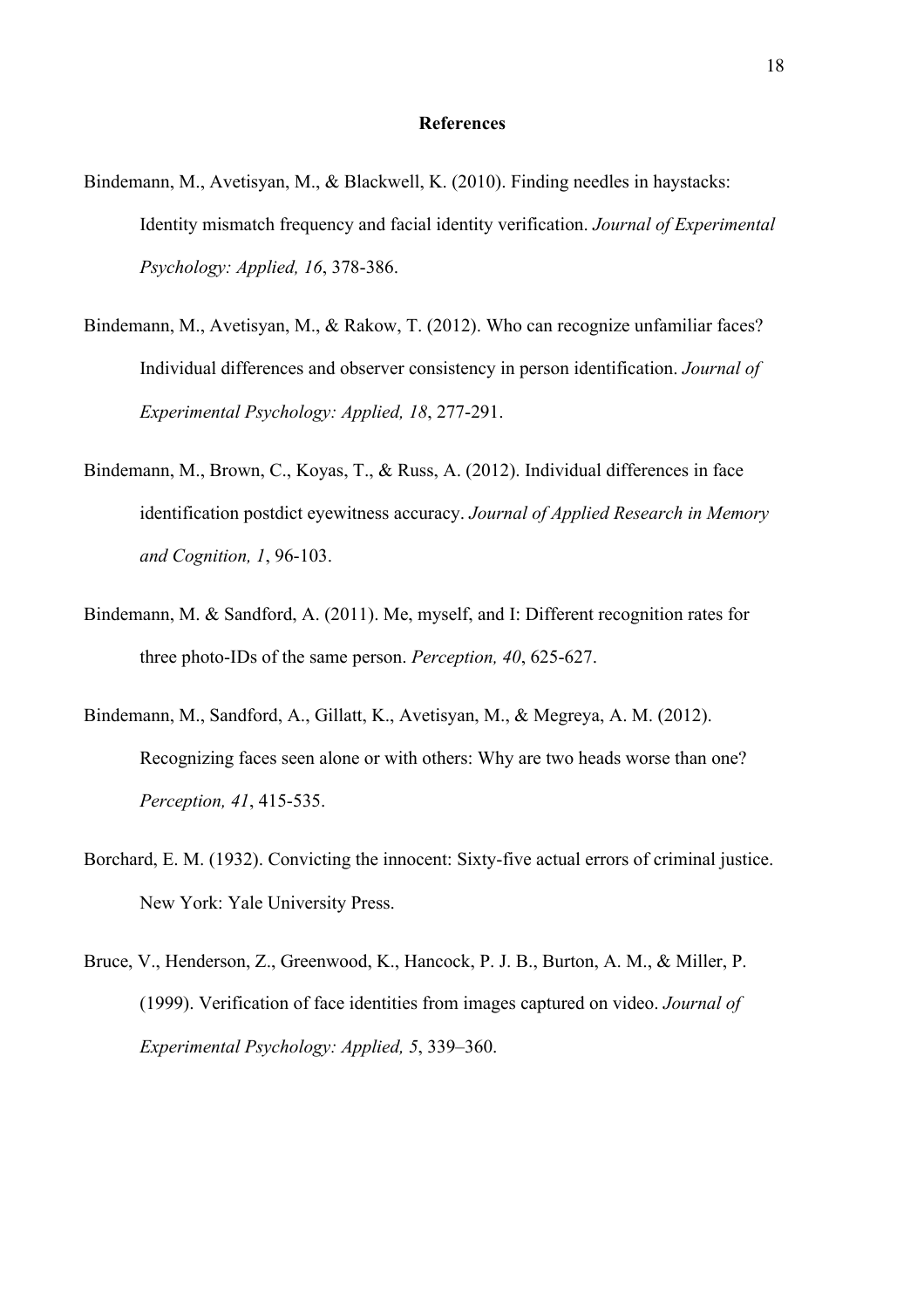- Bruce, V., Henderson, Z., Newman, C., & Burton, A. M. (2001). Matching identities of familiar and unfamiliar faces caught on CCTV images. *Journal of Experimental Psychology: Applied, 7,* 207–218.
- Burton, A. M., Miller, P., Bruce, V., Hancock, P. J. B., & Henderson, Z. (2001). Human and automatic face recognition: A comparison across image format. *Vision Research, 41,*  3185–3195.
- Burton, A. M., White, D., & McNeill, A. (2010). The Glasgow Face Matching Test. *Behavior Research Methods, 42*, 286-291.
- Burton, A.M. & Jenkins, R. (2011). Unfamiliar face perception. In A.J. Calder, G. Rhodes, M.H. Johnson & J. Haxby (Eds.). *The Oxford Handbook of Face Perception.* (pp 287- 306). Oxford: Oxford University Press.
- Clutterbuck, R. & Johnston, R. A. (2002). Exploring levels of face familiarity by using an indirect face-matching measure. *Perception, 312*, 985-994.
- Clutterbuck, R. & Johnston, R. A. (2004). Demonstrating how unfamiliar faces become familiar using a face matching task. *European Journal of Cognitive Psychology, 17,* 97-116
- Clutterbuck, R. & Johnston, R. A. (2004). Matching as an index of face familiarity. *Visual Cognition,11*, 857-869.
- Davies, G., & Thasen, S. (2000). Closed-circuit television: How effective an identification aid? *British Journal of Psychology, 91*, 411-426.
- Davis, J. P., & Valentine, T. (2009). CCTV on trial: Matching video images with the defendant in the dock. *Applied Cognitive Psychology, 23*, 482–505.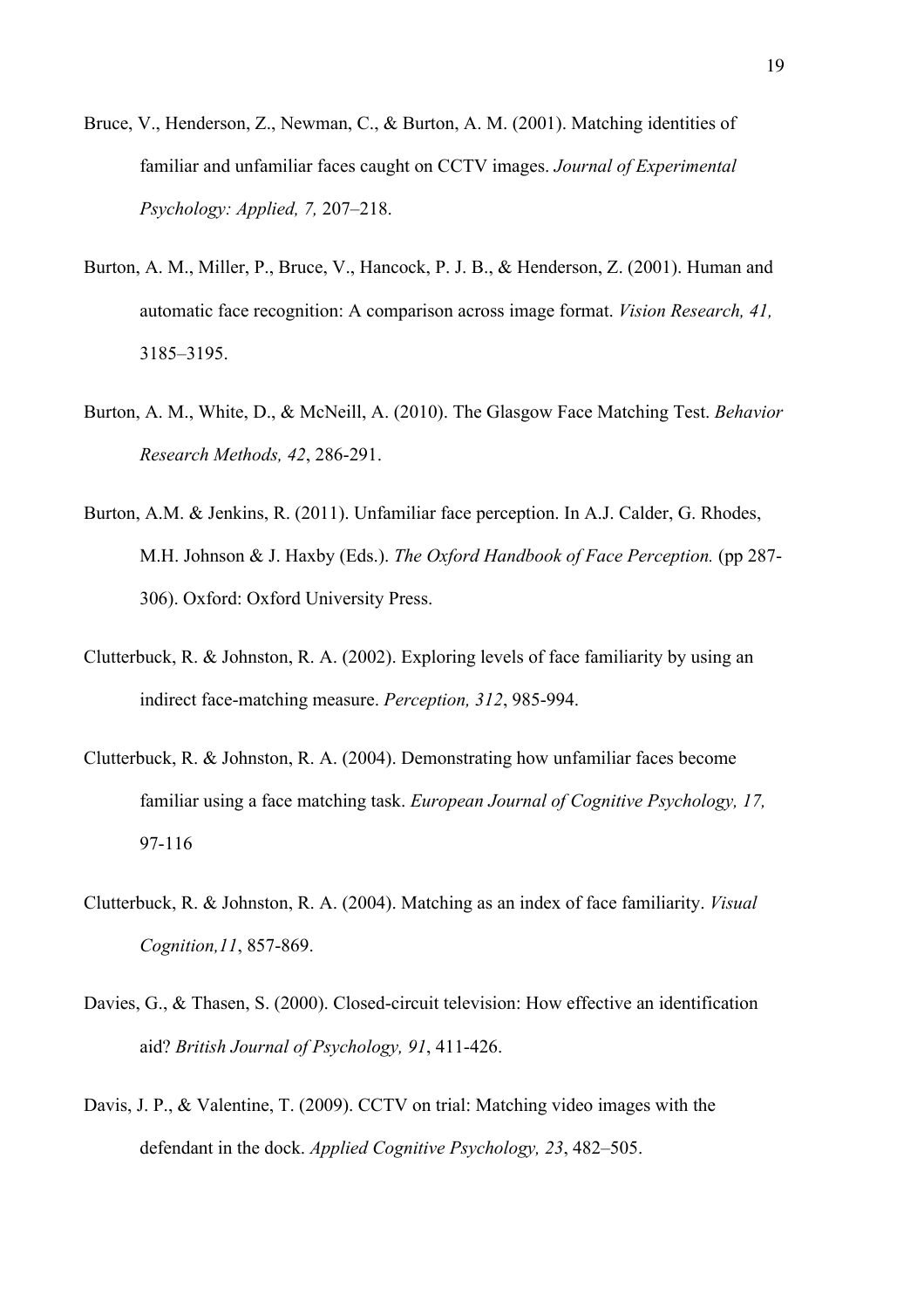- Hancock, P. J. B., Bruce, V., & Burton, A. M. (2000). Recognition of unfamiliar faces. *Trends in Cognitive sciences, 4*, 330–337.
- Henderson, Z., Bruce, V., & Burton, A. M. (2001). Matching the faces of robbers captured on video. *Applied Cognitive Psychology, 15*, 445–464.
- Hockley, W.E., Hemsworth, D.H., & Consoli, A. (1999). Shades of the mirror effect: Recognition of faces with and without sunglasses. *Memory & Cognition, 27*, 128– 138.
- Jenkins, R., & Burton, A. M. (2008). Limitations in facial identification: The Evidence. *Justice of the Peace, 172*, 4-6.
- Jenkins, R., White, D., Van Monfort, X., Burton, A. M. (2011). Variability in photos of the same person. *Cognition, 121*, 313-323.
- Kemp, R., Towell, N., & Pike, G. (1997). When seeing should not be believing: Photographs, credit cards and fraud. *Applied Cognitive Psychology, 11*, 211–222.
- Konar, Y., Bennett, P. J., & Sekuler, A. B. (2010). Holistic processing is not correlated with face-identification accuracy. *Psychological Science, 21*, 38-43.
- Megreya, A. M. & Burton, A. M. (2006a). Recognising faces seen alone or with others: When two heads are worse than one. *Applied Cognitive Psychology, 20,* 957-972.
- Megreya, A. M. & Burton, A. M. (2006b). Unfamiliar faces are not faces: Evidence from a matching task. *Memory & Cognition, 34*, 865-876.
- Megreya, A. M. & Havard, C. (2011). Left face matching bias: Right hemisphere dominance or scanning habits? *Laterality: Asymmetries of Body, Brain and Cognition, 16,* 75-92.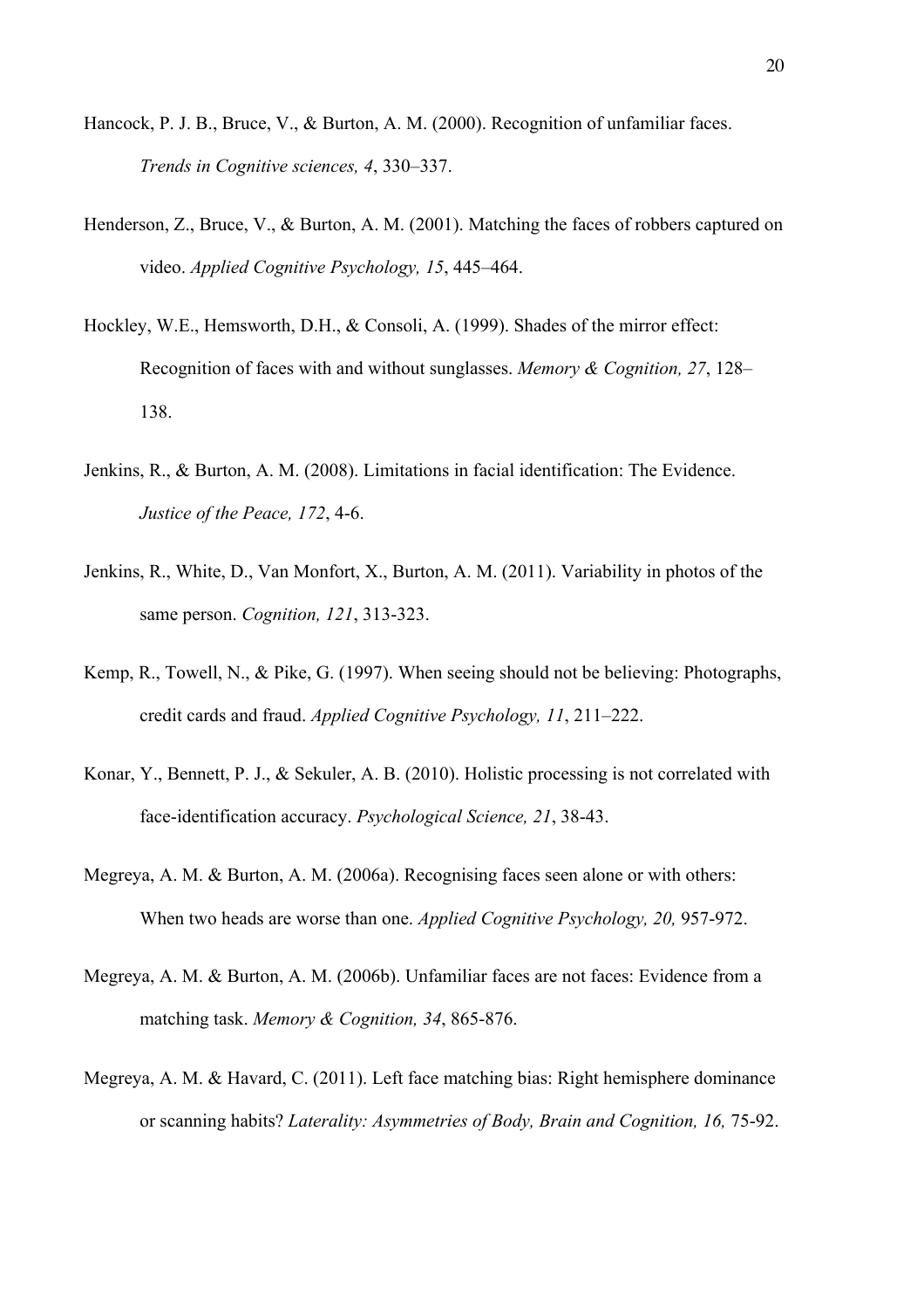- Megreya, A. M. (2012). Accuracy of face recognition. In A. Quaglia & C. M. Epifano (Eds). *Face Recognition: Methods, Applications and Technology* (pp. 1-28). New York: Nova Publishers.
- Megreya, A. M., & Bindemann, M. (2009). Revisiting the processing of internal and external features of unfamiliar faces: The headscarf effect. *Perception, 38*, 1831-1848.
- Megreya, A. M., & Bindemann, M. (in press). Individual differences in personality and face identification. *Journal of Cognitive Psychology*.
- Megreya, A. M., & Burton, A. M. (2007). Hits and false positives in face matching: A familiarity-based dissociation. *Perception & Psychophysics, 69*, 1175-1184.
- Megreya, A. M., & Burton, A. M. (2008). Matching faces to photographs: Poor performance in eyewitness memory (without the memory). *Journal of Experimental Psychology: Applied, 14*, 364-372.
- Megreya, A. M., Bindemann, M. & Havard, C. (2011). Sex differences in unfamiliar face identification: Evidence from matching tasks. *Acta Psychologica, 137*, 83-89.
- Megreya, A. M., Bindemann, M., Havard, C. & Burton, A. M. (2012). Identity-lineup location influences target selection: Evidence from eye movements. *Journal of Police & Criminal Psychology, 27,* 167-178.
- Megreya, A. M., White, D., & Burton, A. M. (2011). The other race effect does not rely on memory: evidence from a matching task. *Quarterly Journal of Experimental Psychology, 64,* 1473-1483.
- Memon, A., Vrij, A., & Bull, R. (2003). *Psychology and law: Truthfulness, accuracy and credibility* (2nd ed.). Chichester, England: Wiley.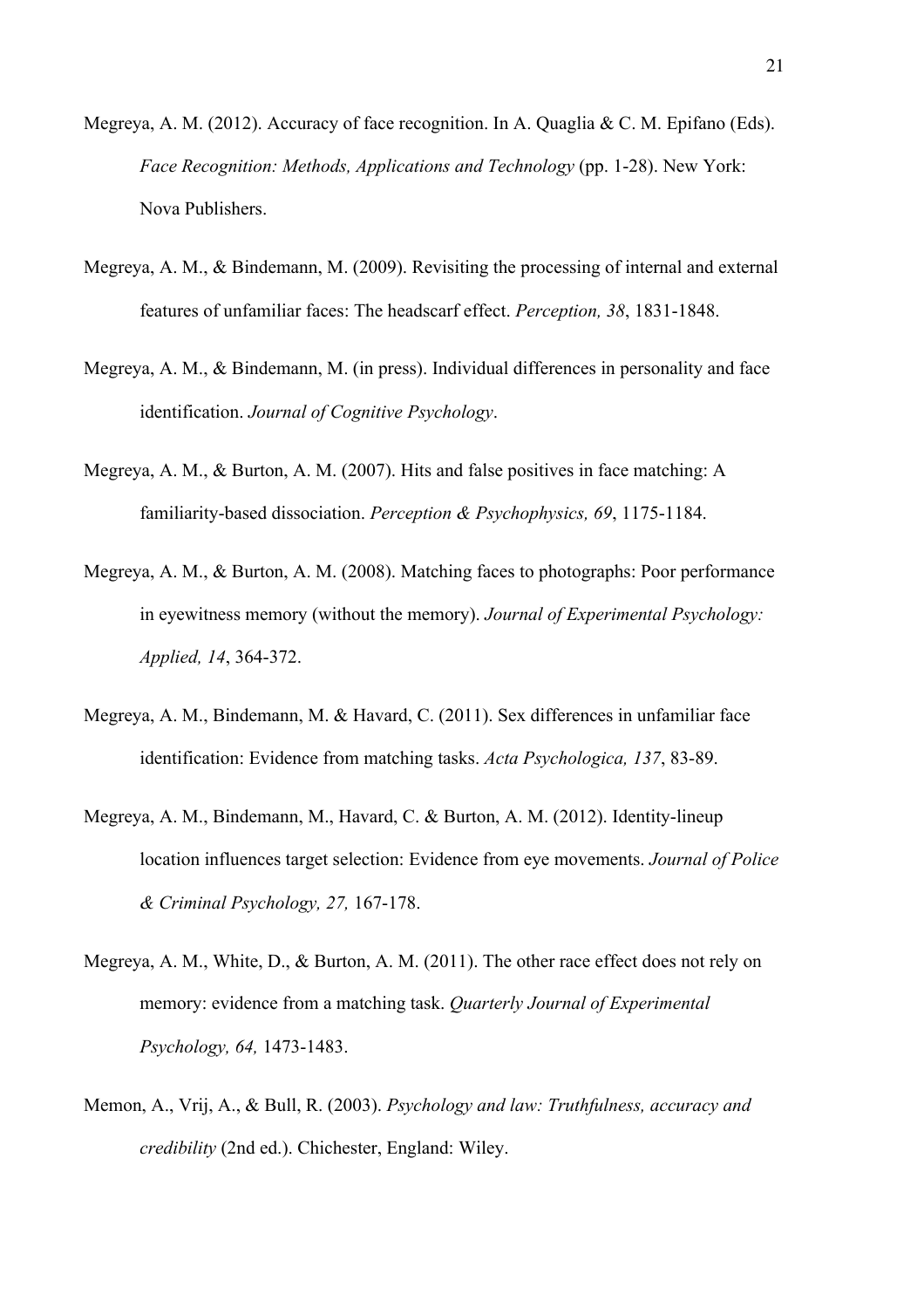- Münsterberg, H. (1908). On the witness stand: Essays on psychology and crime. New York: Doubleday, Page & Company.
- Narby, D. J., Cutler, B. L., & Penrod, S. D. (1996). The effects of witness, target, and situational factors on eyewitness identifications. In S. L. Sporer, R. S. Malpass & G. Koehnken (Eds.), *Psychological issues in eyewitness identification* (pp. 23–52). Mahwah, NJ: Erlbaum.
- Özbek, M. & Bindemann, M. (2011).Exploring the time course of face matching: Temporal constraints impair unfamiliar face identification under temporally unconstrained viewing. *Vision Research, 51*, 2145–2155.
- Strathie, A., McNeill, A. & White, D. (2012). In the dock: Chimeric image composites reduce identification accuracy. *Applied Cognitive Psychology, 26*, 140–148.
- Terry, R.L. (1994). Effects of facial transformations on accuracy of recognition. *Journal of Social Psychology, 134*, 483–492.
- Wells, G. L., Wright, E. F., & Bradfield, A. L. (1999). Witnesses to crime: Social and cognitive factors governing the validity of people's reports. In R. Roesch, S. D. Hart, & J. R. P. Ogloff (Eds*.*), *Psychology and law: The state of the discipline* (pp. 53–87). New York: Kluwer Academic/Plenum.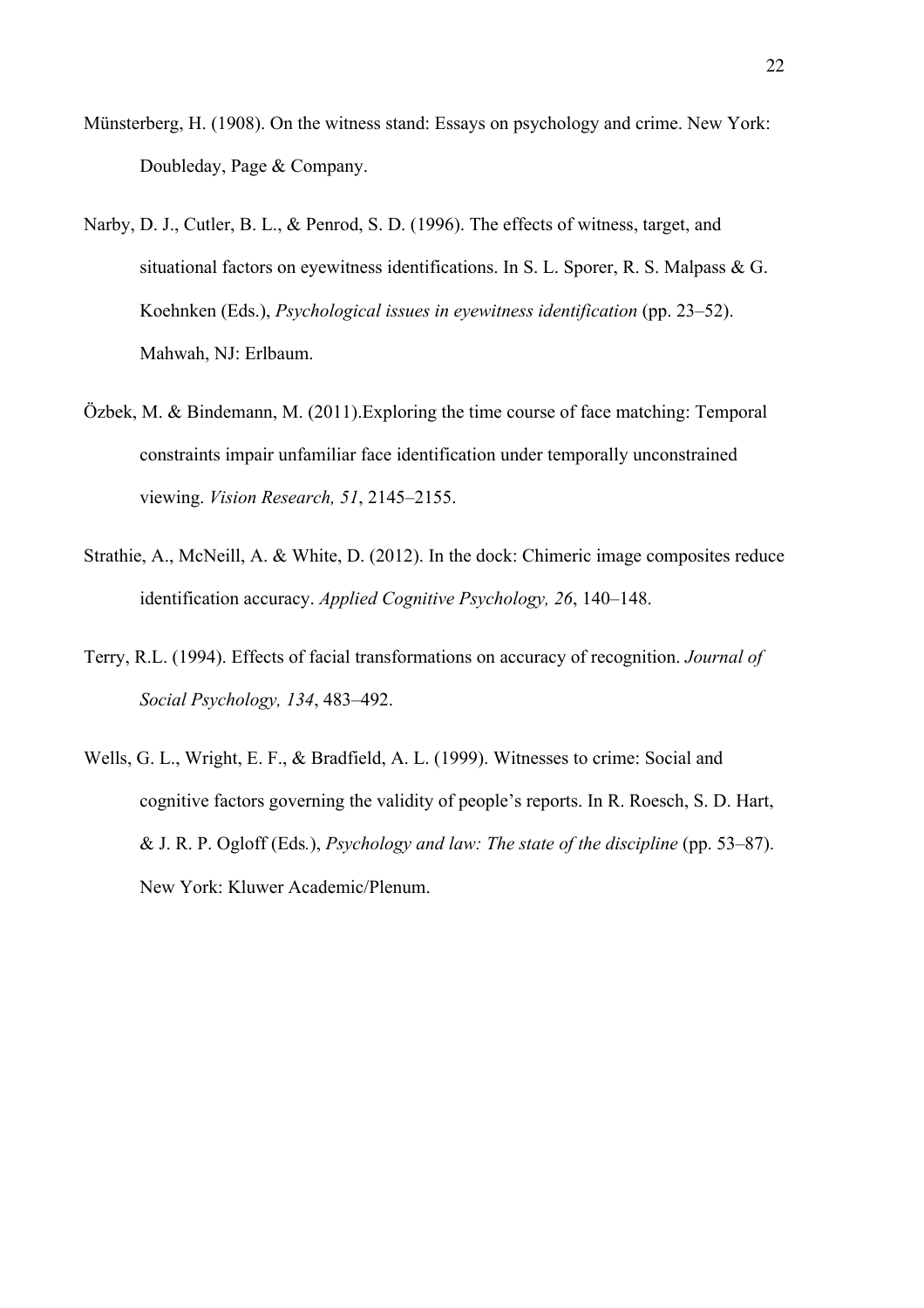Figure 1. Examples of the 1-in-10 face matching arrays that were used in Bruce et al's (1999) study. The person shown at the top may or may not be one of the ten below. Subjects' task is to decide if he is present, and if so, which he is.

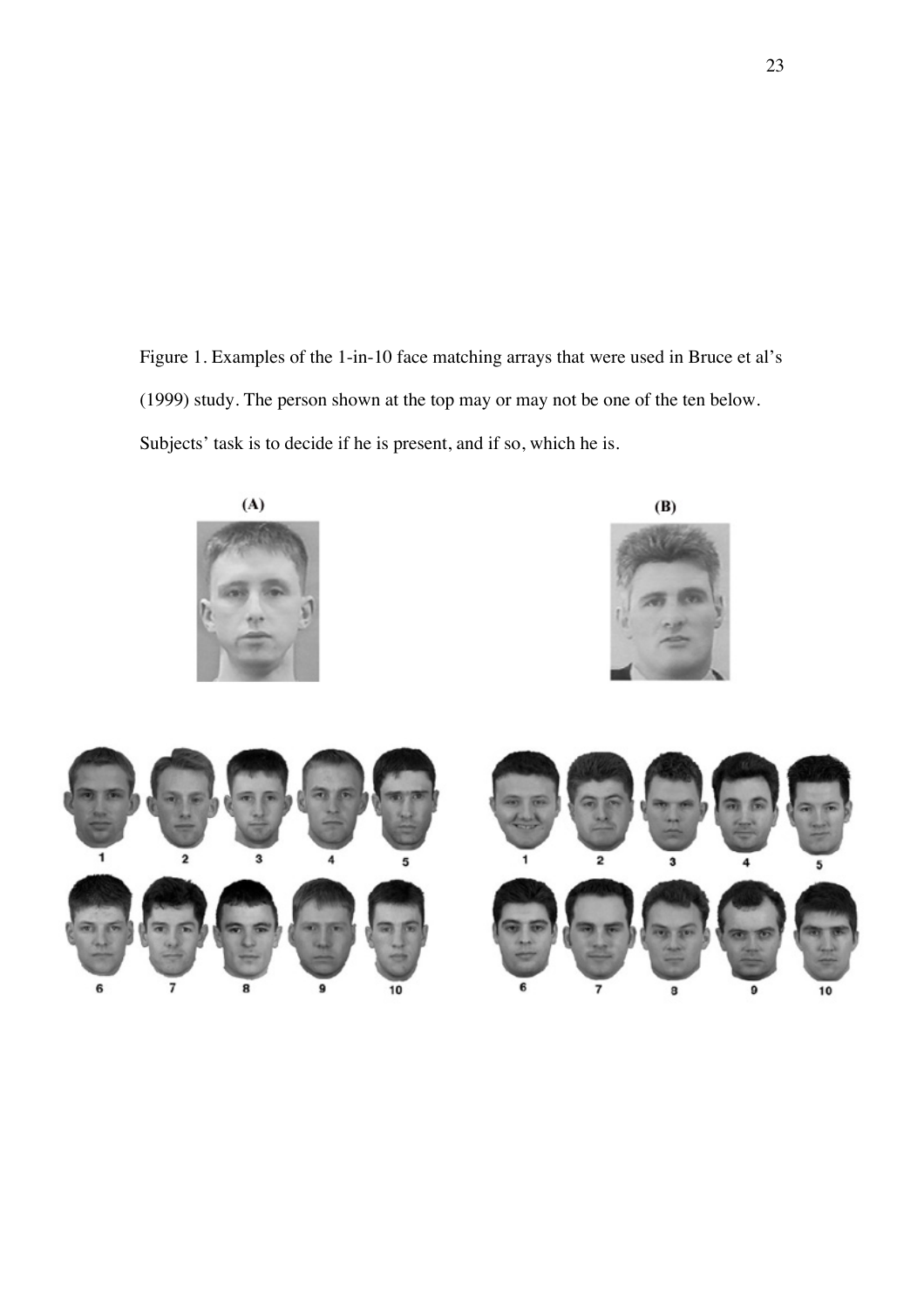Figure 2. Examples of the 1-in-10 target-present arrays in Experiment 1. A+B= Time1 target/ Time1 array; C+D= Time2 target/ Time2 array; A+D= Time1 target/ Time2 array; C+B= Time2 target/ Time1 array.

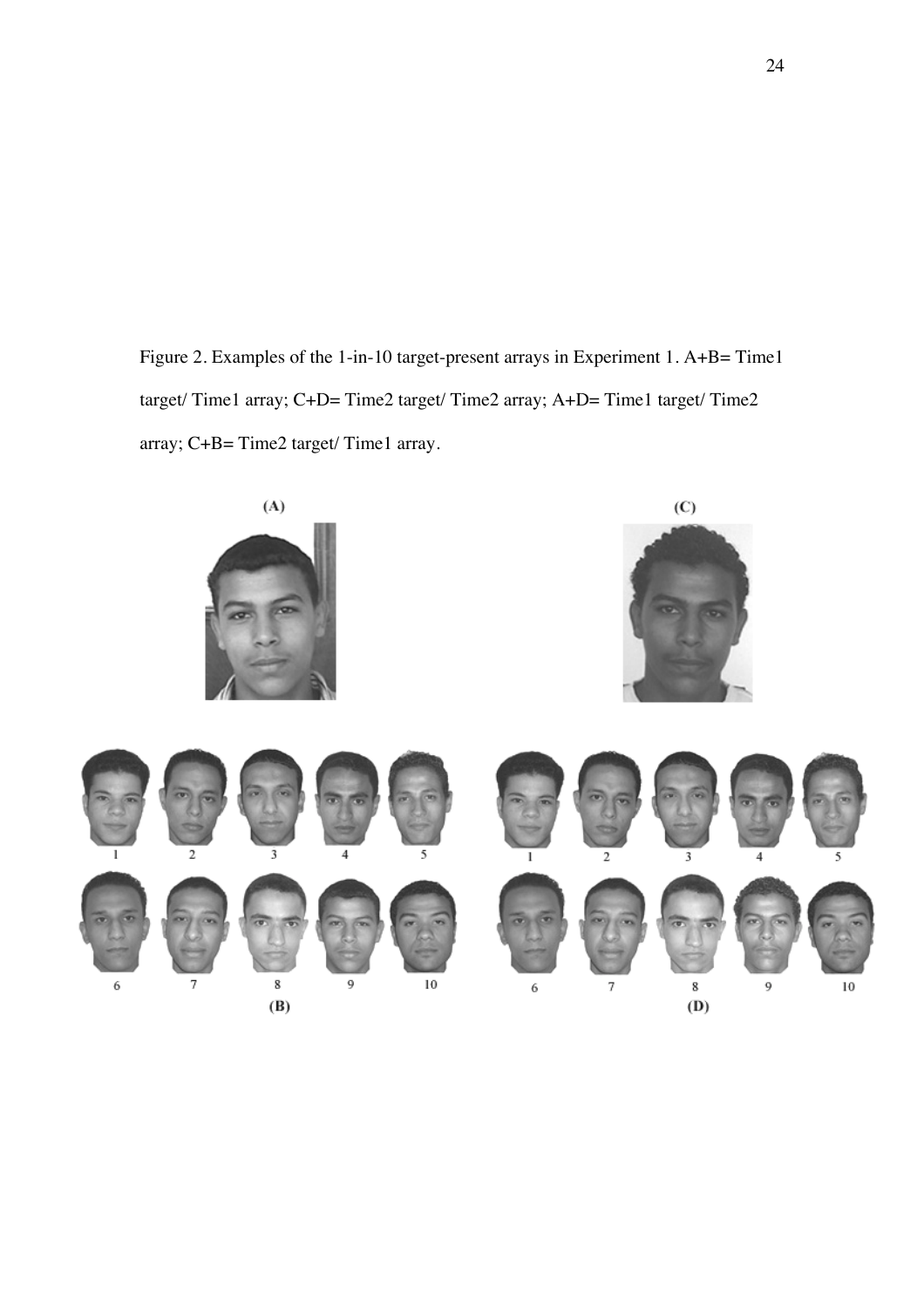Figure 3. Examples of face matching pairs used in Experiment 2 (Camera A/Camera B).



Time1/Time1



Time1/Time2





Time2/Time2



Time2/Time1



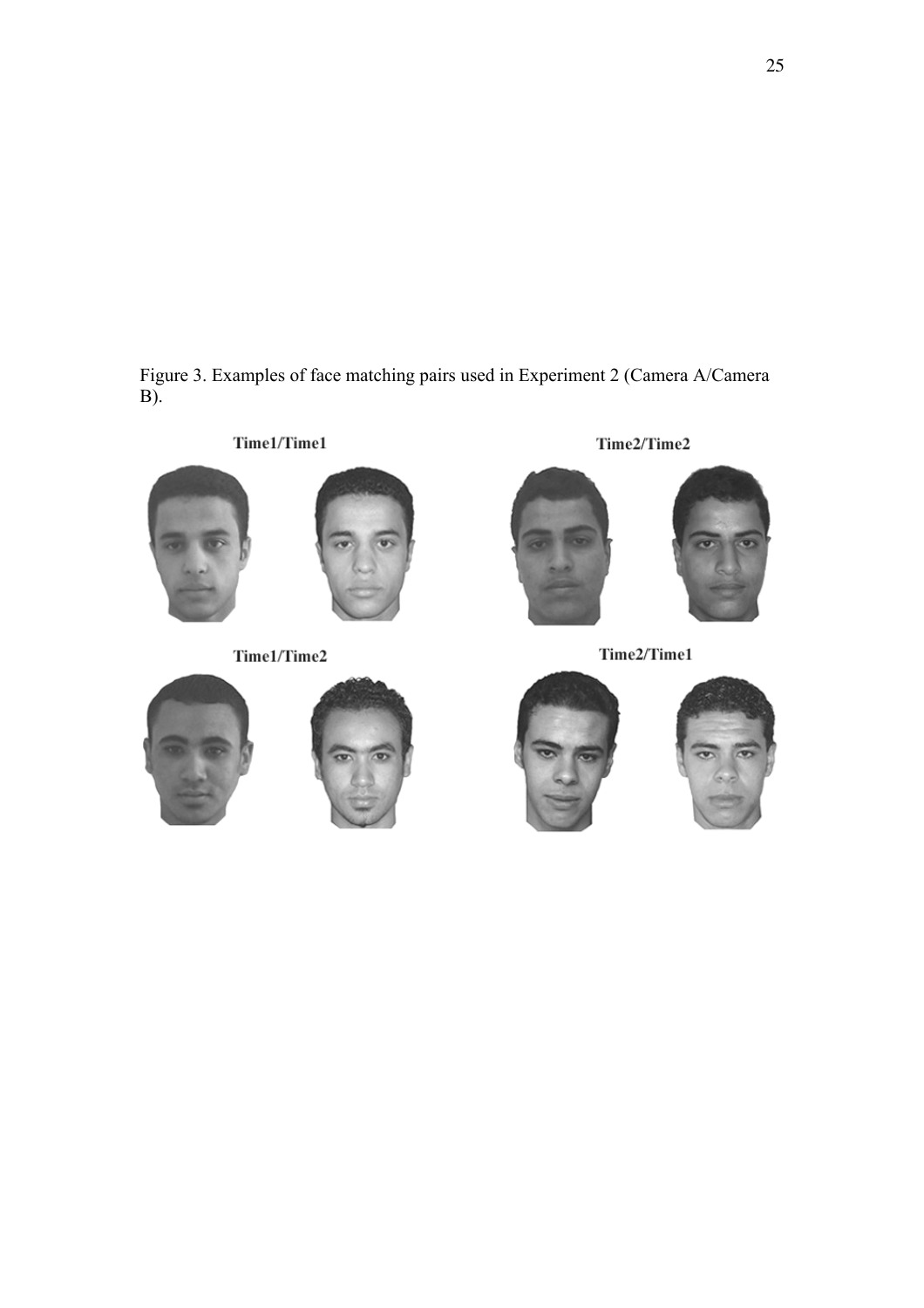| Measures     |                 | Time1/Time1 Time1/Time2 Time2/Time2 Time2/Time1 |               |                 |
|--------------|-----------------|-------------------------------------------------|---------------|-----------------|
| Accuracy (%) |                 |                                                 |               |                 |
| <b>Hits</b>  | $77.5$ $(15.4)$ | 57.5 (18/4)                                     | $80.5$ (15.2) | 59.6 (20.2)     |
| <b>Miss</b>  | $13.7$ $(13.1)$ | $28.9$ (17.3)                                   | $8.9$ (11.1)  | $26.5$ (19.4)   |
| Misid        | 8.8 $(11.9)$    | 13.6 $(14.2)$                                   | 10.6 $(12)$   | $13.9$ $(12.1)$ |
| <b>CR</b>    | 66.8 (25.4)     | 65.7 $(27)$                                     | 68.2 $(23.1)$ | 62.3 $(22.8)$   |
| $RTs$ (sec)  |                 |                                                 |               |                 |
| Hit          | 10.7(5.6)       | 14.9 $(7.1)$                                    | 8.0(2.6)      | 11.8 $(4.1)$    |
| <b>CR</b>    | $21.2$ (11.2)   | $21.3$ $(13.2)$                                 | 19.9 $(10)$   | $20.7$ $(11.7)$ |

Table 1. Mean performance across Target/Array Conditions (*sd* in parenthesis) in Experiment 1.